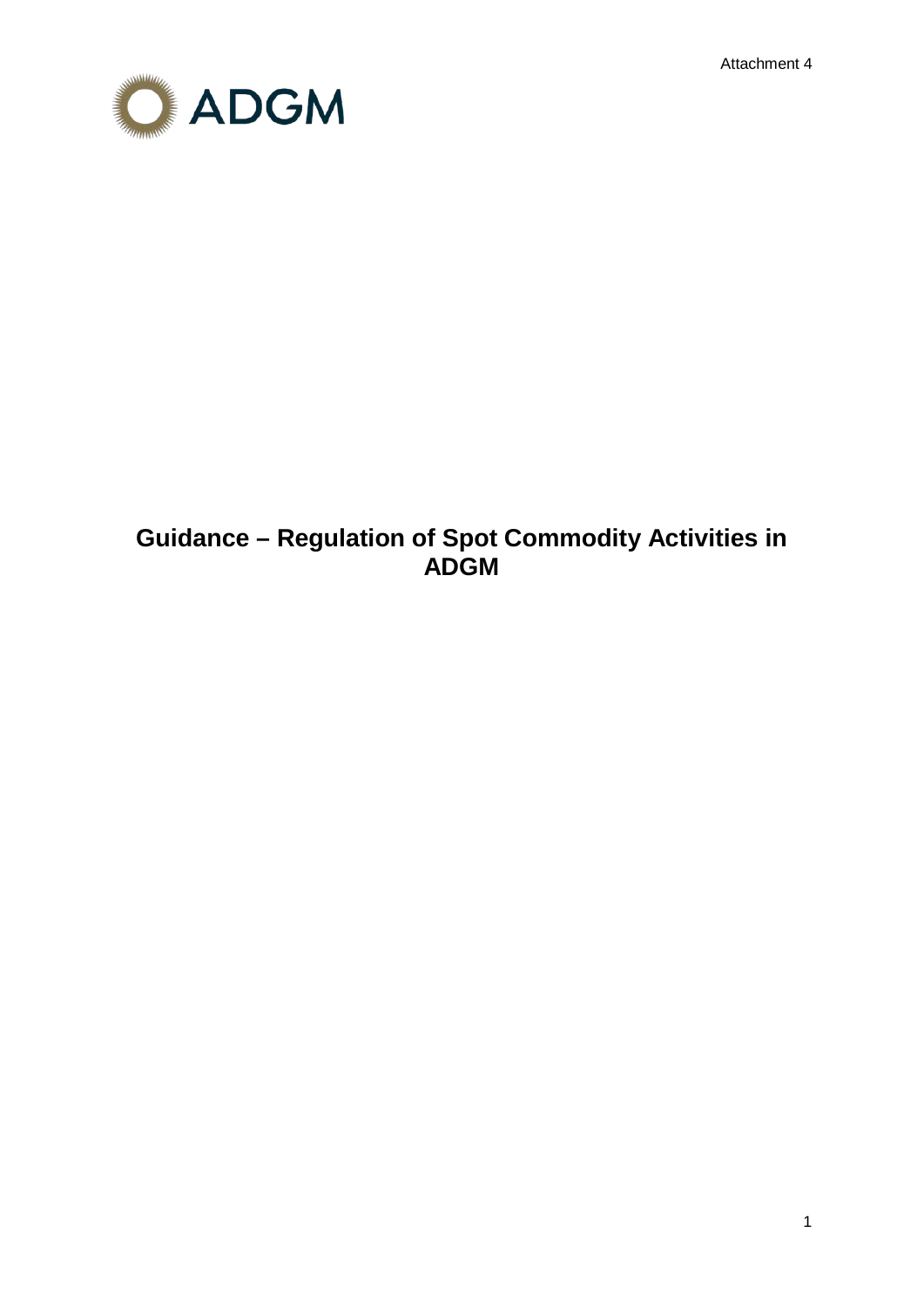## **TABLE OF CONTENTS**

| PURPOSE & FEATURES OF THE SPOT COMMODITIES FRAMEWORK 2           |  |
|------------------------------------------------------------------|--|
|                                                                  |  |
|                                                                  |  |
|                                                                  |  |
|                                                                  |  |
|                                                                  |  |
|                                                                  |  |
|                                                                  |  |
|                                                                  |  |
|                                                                  |  |
|                                                                  |  |
|                                                                  |  |
| RIEs operating an MTF or OTF using Accepted Spot Commodities  17 |  |
|                                                                  |  |
|                                                                  |  |
|                                                                  |  |
|                                                                  |  |
|                                                                  |  |
|                                                                  |  |
| SPECIFIC FSRA GUIDANCE ON THE SPOT COMMODITIES FRAMEWORK 20      |  |
|                                                                  |  |
|                                                                  |  |
|                                                                  |  |
|                                                                  |  |
|                                                                  |  |
|                                                                  |  |
|                                                                  |  |
|                                                                  |  |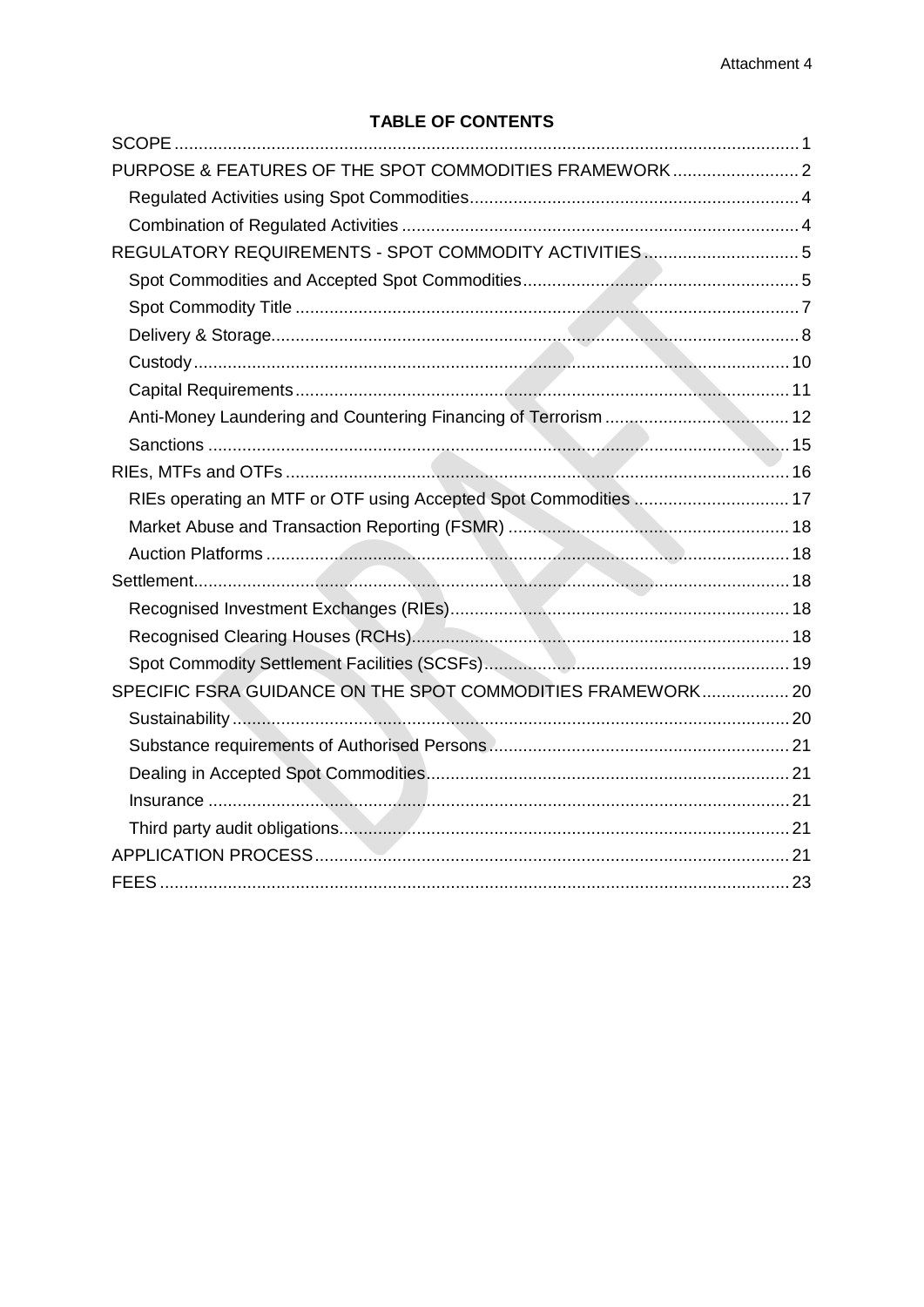## <span id="page-2-0"></span>**SCOPE**

- 1) This Guidance is issued under section 15(2) of the Financial Services and Markets Regulations 2015 ("FSMR"). It should be read in conjunction with FSMR, the relevant Rulebooks of the Financial Services Regulatory Authority ("FSRA") and the FSRA's Guidance & Policies Manual.
- 2) This Guidance sets out the FSRA's approach to the regulation of the trading, clearing, settlement and related activities for Spot Commodities in and from ADGM, including activities conducted by Recognised Investment Exchanges, Multilateral Trading Facilities, Organised Trading Facilities, Price Reporting Agencies and intermediary-type Authorised Persons. This Guidance, together with the applicable ADGM Regulations and FSRA Rules governing the use of Spot Commodities, is collectively referred to as the "Spot Commodities Framework" or "Framework".
- 3) This Guidance is applicable to the following Persons:
	- a) an Applicant for a Financial Services Permission ("FSP") or a Recognition Order to carry on a Regulated Activity in relation to Spot Commodities in or from the Abu Dhabi Global Market ("ADGM");
	- b) an Authorised Person, or Recognised Body (being a Recognised Investment Exchange (RIE) or Recognised Clearing House (RCH)), conducting Regulated Activities in relation to Spot Commodities in or from the ADGM; or
	- c) a RIE with a stipulation in its Recognition Order permitting it to carry on the Regulated Activity of Operating a Multilateral Trading Facility ("MTF") or Operating an Organised Trading Facility ("OTF") (in relation to Spot Commodities) within ADGM.
- 4) This Guidance is not an exhaustive source of the FSRA's policy on the exercise of its regulatory functions and powers. The FSRA is not bound by the requirements set out in this Guidance and may –
	- a) impose additional requirements to address any specific risks posed by Regulated Activities in relation to Spot Commodities;
	- b) waive or modify any of the Rules relevant to Regulated Activities in relation to Spot Commodities, at its discretion, where appropriate.
- 5) Unless otherwise defined or the context otherwise requires, the terms contained in this Guidance have the same meaning as defined in the FSMR and the FSRA Glossary Rulebook ("GLO").
- 6) For the purposes of this Guidance, an Authorised Person permitted to carry on Regulated Activities involving Spot Commodities, a RIE holding a stipulation on its Recognition Order permitting it to operate a Multilateral Trading Facility or Organised Trading Facility, or a RCH providing clearing/settlement services (in relation to Spot Commodities) is referred to as an Authorised Person. [1](#page-2-1)

<span id="page-2-1"></span><sup>&</sup>lt;sup>1</sup> Including in the context of a Recognised Body who has a stipulation for other Regulated Activities set out in its Recognition Order.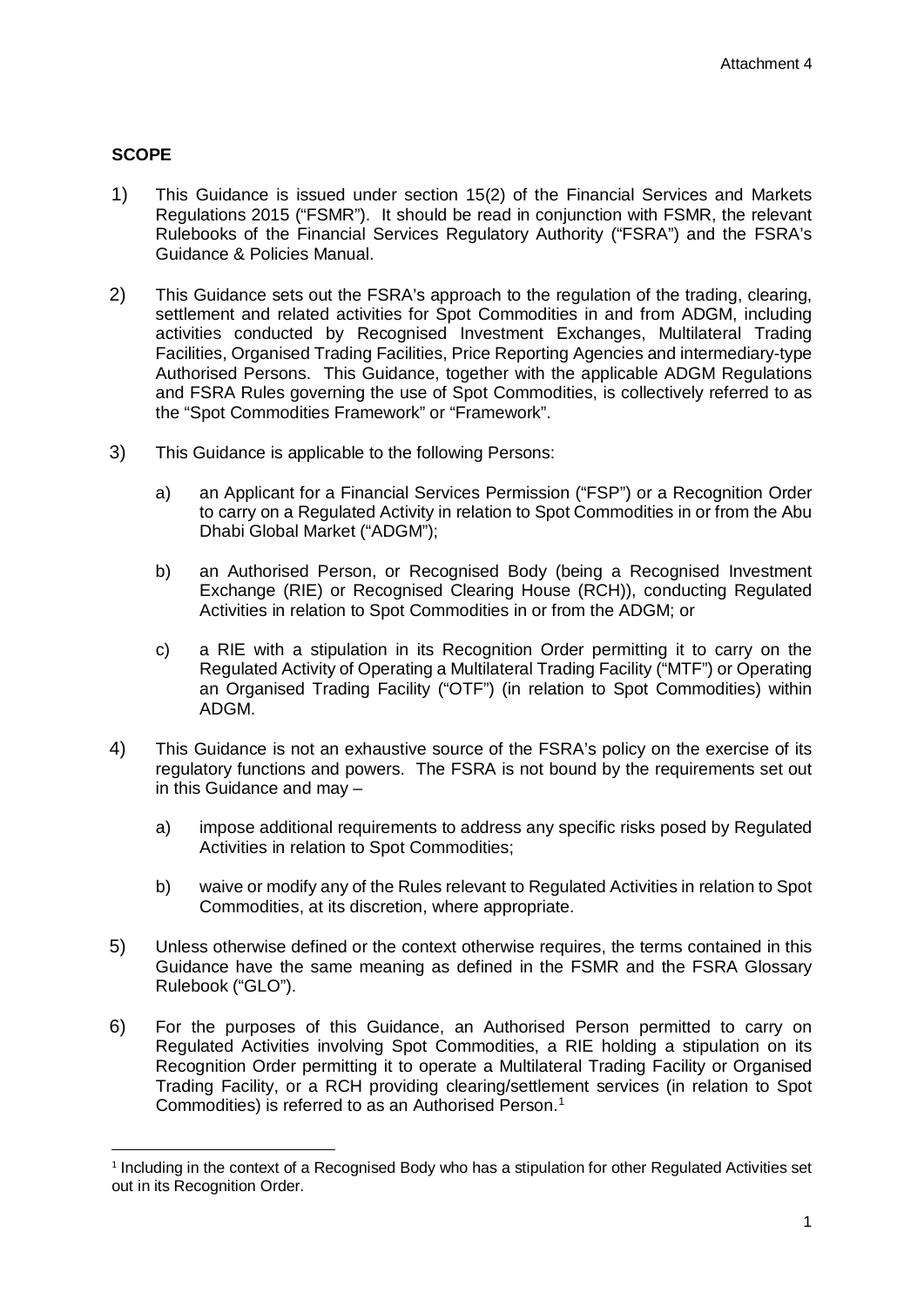- 7) This Guidance sets out FSRA's expectations as to the operation of the Spot Commodities Framework. Where applicable, the FSRA has set out its interpretation/expectations in relation to the operation of certain Rules, particularly those set out in Chapter 22 of the Conduct of Business Rules ("COBS"). There are a number of Rules set out in Chapter 22 of COBS, however, where the FSRA has not set out additional guidance in relation to that Rule within this Guidance. In such context, the FSRA expects Applicants/Authorised Persons to consider such Rules set out in Chapter 22 of COBS in their most appropriate context.
- 8) For more details on the application of the Spot Commodities Framework and/or the process for authorisation as an RIE, RCH<sup>[2](#page-3-1)</sup>, MTF, OTF or a Spot Commodity Settlement Facility (SCSF)<sup>[3](#page-3-2)</sup>, please contact the FSRA at [MIP@adgm.com.](mailto:MIP@adgm.com) Similarly, for more details on the application of the Spot Commodities Framework and/or the process for authorisation for any other Spot Commodities business activities, please contact the FSRA at [authorisation@adgm.com.](mailto:authorisation@adgm.com)

## <span id="page-3-0"></span>**PURPOSE & FEATURES OF THE SPOT COMMODITIES FRAMEWORK**

- 9) Spot Commodity markets operate globally, significantly impacting economic wellbeing and financial stability. Spot Commodity markets, however, frequently operate with little to no regulatory oversight, leaving them exposed to Market Abuse and Financial Crime, amongst other regulatory issues. Furthermore, given the connectivity of Spot Commodity markets to the wider financial system through Financial Instruments (including Derivatives), market intermediaries and supply chain financing, there are contagion risks to the stability, and operations, of the wider financial system. Examples of harm resulting from Spot Commodity market risks include the significant losses for banking institutions from the financing of fraudulent Spot Commodity inventories, and participants using Inside Information (from Spot Commodity markets) to profit in Commodity Derivative markets. Financial sector rules intended to prevent such abuse are often limited in scope or unenforceable, further harming market participants and consumers, and the ultimate integrity of Spot Commodity markets as a whole.
- 10) Most commodity markets are distinguished by spot/cash markets in which physical commodities are sold, as well as Derivatives markets in which financial contracts for future delivery of the commodity or cash value on a final settlement price are exchanged. While, Derivatives markets generally operate under mature regulatory regimes, including through the direct supervision of trading venues and financial participants, as well as through specific adoption of regional or commodity specific codes of conduct, spot markets are mostly unregulated.
- 11) The FSRA's regulatory approach under the Spot Commodities Framework is to set out clear regulatory obligations for those Persons undertaking Spot Commodity activities within or from ADGM. The Spot Commodities Framework therefore intends to strengthen transparency, support and foster market integrity, identify and combat issues relating to sustainability, and provide a regulatory framework relating to delivery, settlement and key transactional activities relating to the global commodity trading ecosystem.
- 12) While the Spot Commodities Framework allows for a number of potential Regulated Activities in relation to Spot Commodities to be undertaken within ADGM, the FRSA anticipates that the requirements of the Framework are such that they will most likely be satisfied by Spot Commodity market participants and trading venues already operating

<span id="page-3-1"></span> <sup>2</sup> Or an SCSF (as set out in paragraphs 89- 94).

<span id="page-3-2"></span><sup>3</sup> Refer to paragraph 89.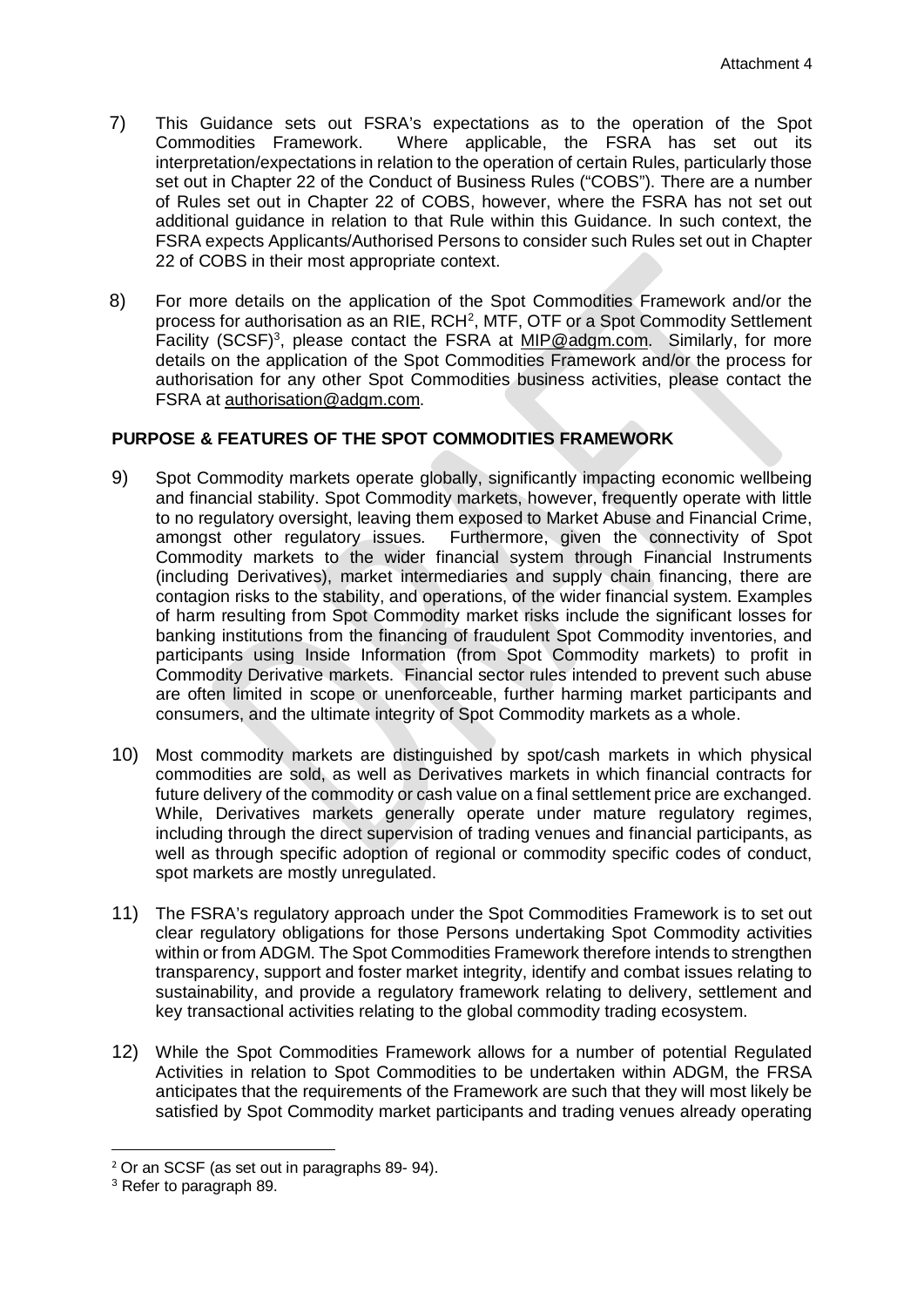in established markets. Examples of such activities may therefore include, but not be limited to:

- a) a 'Commodity Derivative' RIE providing a market in Financial Instruments and for Spot Commodities (pursuant to a stipulation in its Recognition Order):
- b) a 'Commodity Derivative' RIE operating an MTF as a secondary market for Spot Commodities;
- c) a 'Commodity Derivative' intermediary, such as a broker, dealer or trader, operating an MTF or OTF as a secondary market for Spot Commodities;
- d) a Commodity producer operating an MTF or OTF as a (secondary and primary) market for Spot Commodities;
- e) a Price Reporting Agency operating an MTF for the primary purpose of Spot Commodity price discovery;
- f) Spot Commodity auctions, used as part of any of the activities in COBS Rule 22.9.1 in addition to the activities set out in (a), (b), (c) and (d) above;
- g) the trading or pricing of Spot Commodity premiums, including location and location differential pricing, brands and hallmarks, and other Spot Commodity characteristics or related specifications, used as part of any of the activities set out in (a), (b), (c) and (d) above;
- h) a RIE providing a market in Financial Instruments (including Commodity Derivatives) operating an MTF or OTF in Spot Commodities (pursuant to a stipulation in its Recognition Order);
- i) a 'Commodity Derivative' RCH providing settlement/clearing services for Spot Commodity trading venues; and
- j) an Authorised Person Providing Credit in relation to the storage and transport (including but not limited to) shipping of Accepted Spot Commodities, used in relation to any of the activities set out in  $(a)$ ,  $(b)$ ,  $(c)$ ,  $(d)$  and $(q)$  above.
- 13) The FSRA intends that the Spot Commodities Framework further builds, and expands on, the existing methods for regulatory oversight of Spot Commodity markets, including for the combined oversight of Commodity Derivative, Emissions Instrument and Spot Commodity markets. Additionally, the Spot Commodities Framework intends to address key risks that the sourcing of spot commodities pose (via COBS Rule 22.3).
- 14) The FSRA also notes that observations of Spot Commodity markets by Price Reporting Agencies ("PRAs") and other similar bodies are widely used to price and settle Financial Instruments, including Futures, swaps, ETFs and indexes. The informal and unregulated nature of some PRA services risks the integrity of some financial markets and may directly harm consumers. The Spot Commodities Framework specifically seeks to address this through providing a regulated framework to operate these PRAs, including through the use of auctions.
- 15) Importantly, the Spot Commodities Framework also addresses issues relating to ethical and environmental governance, disclosure/transparency, Market Abuse and the regulation of MTFs and OTFs, by using the Spot Commodities Framework in a manner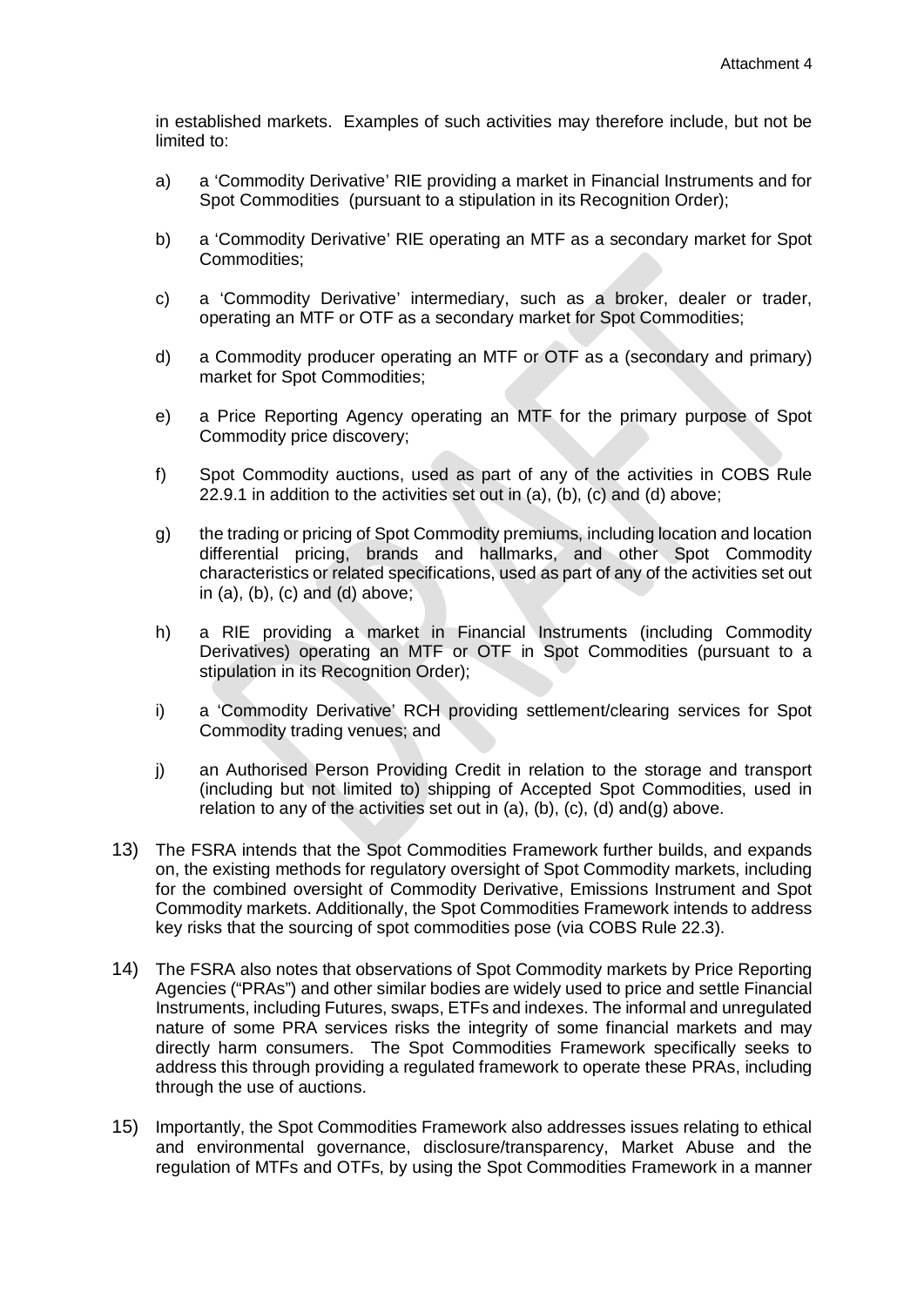similar to the regulatory approach taken in relation to securities/derivatives exchanges globally.

- 16) For clarification, the Spot Commodities Framework does not apply to:
	- a) any activities involving Commodity Derivatives;
	- b) capital formation / capital raising;
	- c) any activities involving Spot Commodities that are not Accepted Spot Commodities;
	- d) the securitisation of any Spot Commodity or group of Spot Commodities; or
	- e) any other activity or arrangement using Spot Commodities that is deemed by the Regulator not to constitute part of a Regulated Activity, where necessary and appropriate in order for the Regulator to pursue its objectives.

#### <span id="page-5-0"></span>**Regulated Activities using Spot Commodities**

- 17) In accordance with section 30 of FSMR, Applicants that qualify for authorisation to carry on Regulated Activities will be granted an FSP<sup>4</sup> to carry on the relevant Regulated Activities. Separately, an Authorised Person may be required to also receive approval (including via a stipulation in its FSP) from the FSRA as to whether it can also use (certain) Specified Investments, Financial Instruments, Virtual Assets and Accepted Spot Commodities as part of its Regulated Activities.
- 18) To be authorised to conduct Regulated Activities that allow for the use of Spot Commodities, an Applicant must satisfy FSRA that all applicable requirements of FSMR and the relevant FSRA Rulebooks have been, and will continue to be, complied with. Upon being granted an FSP, the Applicant will be an Authorised Person for the purposes of the FSMR and the FSRA Rulebook, and will have the same regulatory status within ADGM as any other Authorised Person.
- 19) The principal Rules for Authorised Persons conducting Regulated Activities using Spot Commodities are set out in Chapter 22 of COBS. These product specific Rules apply in addition to any other Rules applicable to the Regulated Activity being conducted by Authorised Person (e.g., Operating a Multilateral Trading Facility, Operating an Organised Trading Facility or Dealing).
- 20) COBS Rule 22.1.2 operates such that 'Client Investments' described in the General Rulebook ("GEN") are read to include Spot Commodities. This means that the various Rules using these terms throughout the FRSA Rulebooks are expanded to capture Spot Commodities, including in particular the Rules contained in Chapters 3 and 6 of COBS. Within the Code of Market Conduct ("CMC"), the provisions relating to Market Abuse in relation to Financial Instruments, equally extend to Market Abuse in the context of Accepted Spot Commodities.

#### <span id="page-5-1"></span>**Combination of Regulated Activities**

<span id="page-5-2"></span> <sup>4</sup> Or as applicable, a Recognition Order to operate as an RIE or RCH.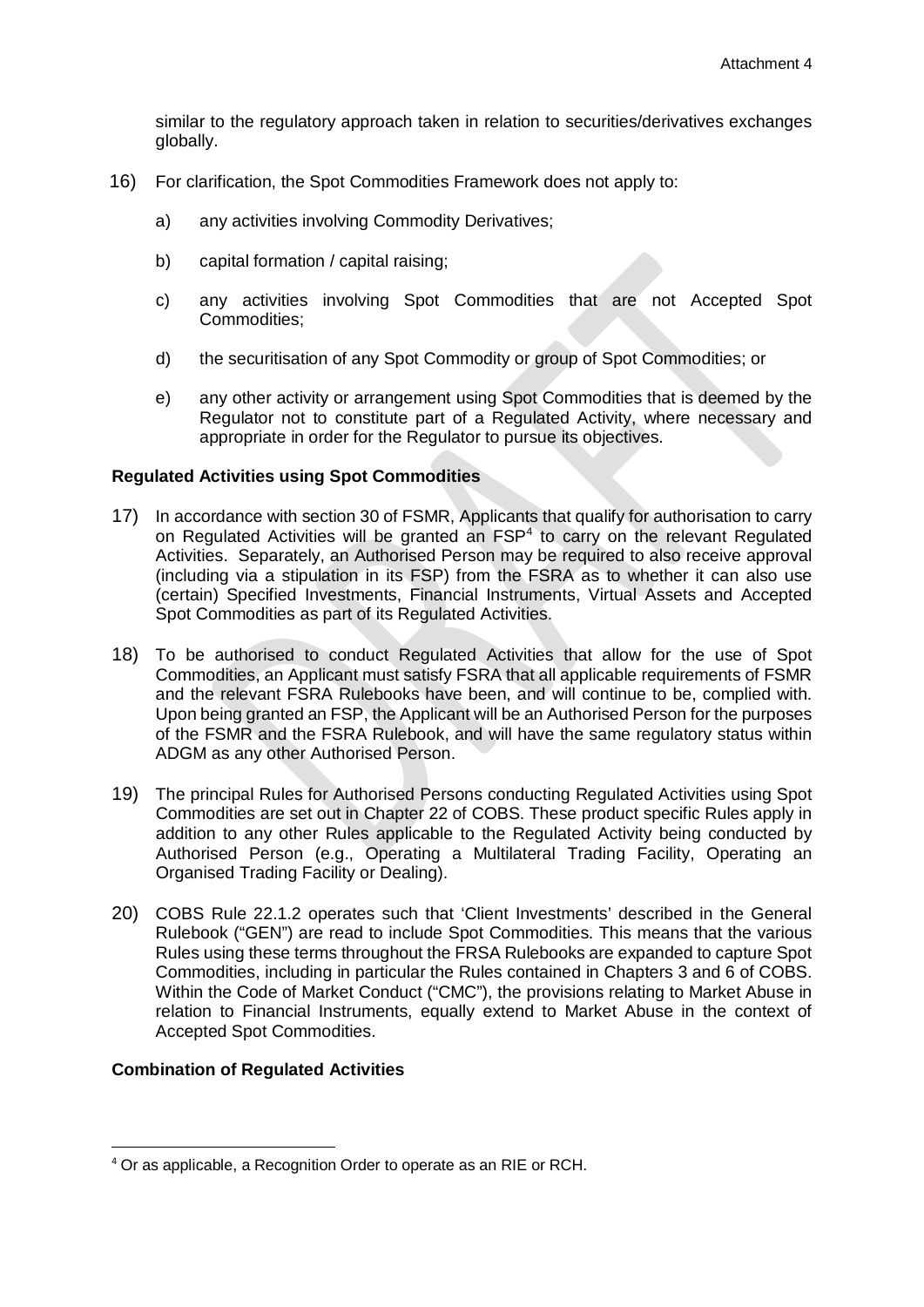21) Applicants approved by the FSRA as an Authorised Person and permitted to use Spot Commodities will be granted an FSP for the relevant Regulated Activity being conducted by that Authorised Person.<sup>[5](#page-6-2)</sup> The operations of the Authorised Person when it is conducting its Regulated Activity will be limited such that it is only permitted to the engage in the use of Accepted Spot Commodities, unless it has been otherwise authorised by the FSRA. Any Applicant seeking to also to be permitted to use Specified Investments / Financial Instruments, in addition to Accepted Spot Commodities, will need to apply to the FSRA to be able to operate using those Specified Investments/Financial Instruments and will need and comply with the requirements of the FSRA in relation to those Specified Investments / Financial Instruments (including in relation to any relevant fees).

## <span id="page-6-0"></span>**REGULATORY REQUIREMENTS - SPOT COMMODITY ACTIVITIES**

#### <span id="page-6-1"></span>**Spot Commodities and Accepted Spot Commodities**

22) For the purposes of the Spot Commodities Framework, the FSRA has defined Spot Commodities in GLO as follows:

*"***Spot Commodities***"* means *any physical or energy good of a fungible nature that is capable of being delivered, which is, or can be, traded on a secondary market.*

- 23) For clarification, the FSRA considers that a Spot Commodity is:
	- a) a good sold for cash and promptly delivered when the transaction is settled;
	- b) not a contract for the sale of a commodity under which delivery is to be made at a future date, other than the period generally accepted in the market for that Spot Commodity as the standard delivery period (it is therefore not considered a 'Future');
	- c) not a Financial Instrument involving conventional assets (e.g. Securities or Derivatives);
	- d) not a service or other items that are not goods, such as currencies or rights in real estate, or that are intangible; and
	- e) an Emissions Instrument, where deemed by the Regulator to be a carbon offset for the purposes of Section 258 of FSMR (See Rule COBS 22.2.2(d)).
- 24) COBS Rule 22.2 permits Authorised Persons to conduct Regulated Activities in relation to Accepted Spot Commodities only. The FSRA has a general power to determine each Accepted Spot Commodity that will be permitted to be used by an Authorised Person within or from ADGM, including activities involving Spot Commodity Titles, in order to prevent activities deemed not to be operating without suitable Due Diligence controls or responsibly or sustainably produced.
- 25) A Spot Commodity that meets the FSRA's requirements, as demonstrated by an individual Authorised Person, will constitute an Accepted Spot Commodity for that individual Authorised Person's activities only. COBS Rule 22.2.2 states that for the purpose of determining whether, in its opinion, a Spot Commodity meets the

 $\overline{a}$ 

<span id="page-6-2"></span><sup>5</sup> Or as applicable, a Recognition Order to operate as an RIE or RCH.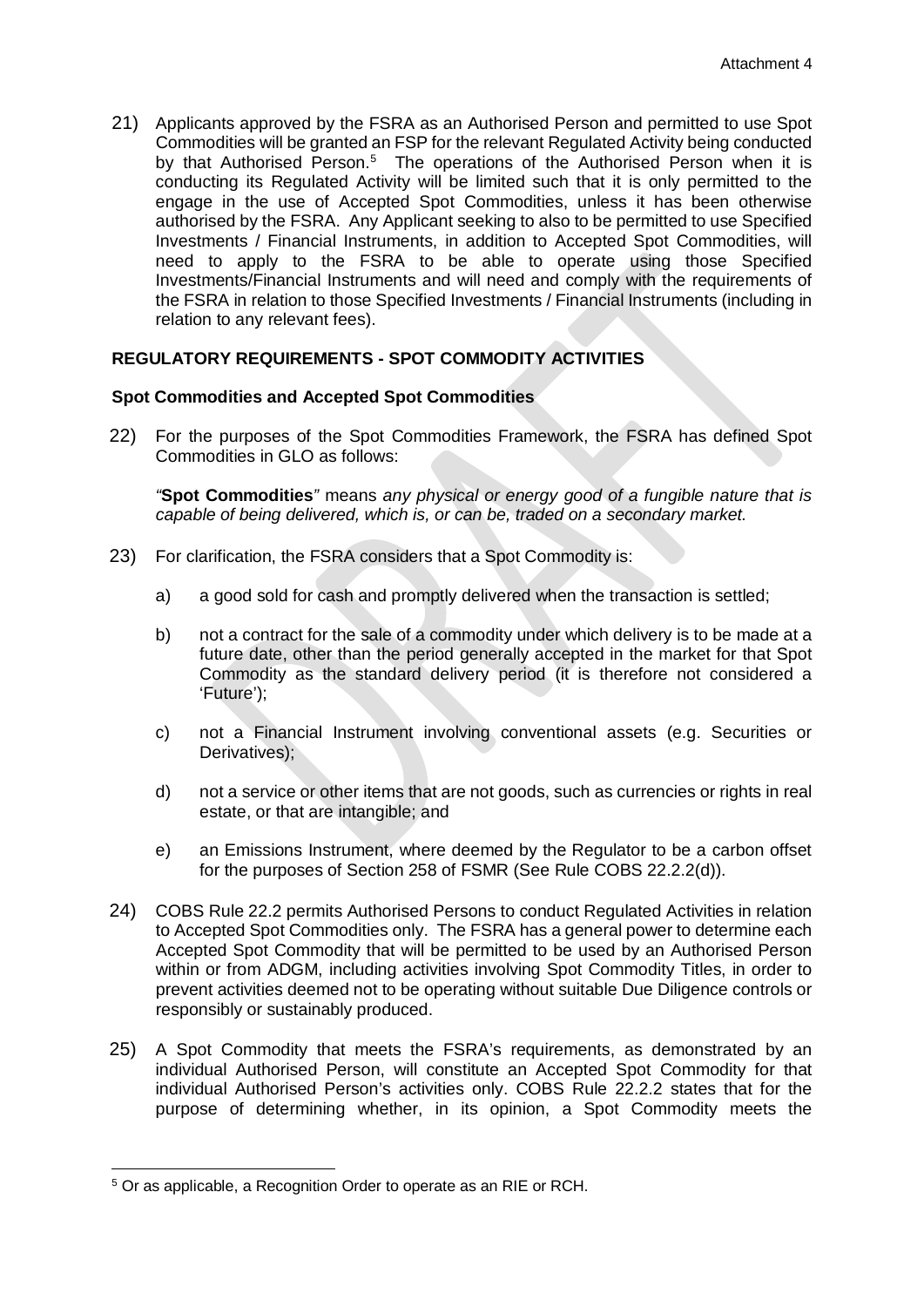requirements of being an Accepted Spot Commodity, the FSRA will consider the following relevant factors:

- a) the Authorised Person's requirement for, and standards used, in relation to responsible and sustainable sourcing, including adherence to internationally recognised certification standards (see COBS Rules 22.2.2(a) and 22.3). The FSRA's regulatory approach under the Spot Commodities Framework allows for the physical settlement of Spot Commodities but only permits the use of Spot Commodities that are compliant, on an ongoing basis, to stringent sustainable, responsible and other ethical due diligence standards;
- b) the market fundamentals in respect of the relevant Spot Commodity's market, including its market practices and characteristics, liquidity, depth and breadth, the number of participants, transparency and its fair and orderly requirements (see COBS Rule 22.2.2(b)); and
- c) any other factors, that in the opinion of the FSRA, are to be taken into account (see COBS Rule  $22.2(c)$ ), which include the key factors as set out in paragraph 26 of this Guidance.
- 26) Accordingly, for the purposes of COBS Rules 22.2.2(a), (b) and (c), Authorised Persons conducting a Regulated Activity in relation to Spot Commodities are required to demonstrate to the FSRA that the proposed Spot Commodity meets the requirements of being an Accepted Spot Commodity. The following table sets out the FSRA's regulatory approach to determining if a Spot Commodity meets the requirements of an Accepted Spot Commodity:

| <b>Requirement</b>        | <b>Regulatory Approach</b>                                               |  |  |
|---------------------------|--------------------------------------------------------------------------|--|--|
|                           |                                                                          |  |  |
| <b>Responsible and</b>    | The FSRA requires Accepted Spot Commodities to meet appropriate          |  |  |
| <b>Sustainable</b>        | standards for responsible and sustainable sourcing, including            |  |  |
| <b>Sourcing</b>           | adherence to internationally recognised certification standards.         |  |  |
|                           | Particular regard is given to due diligence over mandatory labour,       |  |  |
| (COBS Rule                | environmental and such supply chain controls, as well as the             |  |  |
| 22.2(2a)                  | enforceability of rules preventing the use of conflict minerals.         |  |  |
|                           |                                                                          |  |  |
|                           | Authorised Persons will be required to demonstrate provisions for third- |  |  |
|                           | party audits of producers' environmental and occupational health and     |  |  |
|                           | safety practices and investigatory and enforcement powers, as well as    |  |  |
|                           | grievance mechanisms whereby third parties can report potential          |  |  |
|                           | instances of non-compliance.                                             |  |  |
|                           |                                                                          |  |  |
| <b>Market</b>             | The FSRA will consider the size of the Spot Commodity market,            |  |  |
| <b>Fundamentals</b>       | including its market practices, liquidity, depth and breadth of demand,  |  |  |
|                           | the number of active participants, and the controls/processes to         |  |  |
| (COBS Rule                | manage volatility of a particular Spot Commodity (for transparency and   |  |  |
| 22.2(6)                   | fair and orderly trading purposes).                                      |  |  |
|                           |                                                                          |  |  |
| <b>Delivery Soundness</b> | There are a wide range of practices related to the storage of Spot       |  |  |
|                           | Commodities, which vary by type of Spot Commodity, trading venue,        |  |  |
| (COBS Rule                | and jurisdiction. The FSRA requires Accepted Spot Commodity              |  |  |
| 22.2.2(c)                 | storage and delivery mechanisms to adhere to appropriate standards,      |  |  |
|                           |                                                                          |  |  |
|                           |                                                                          |  |  |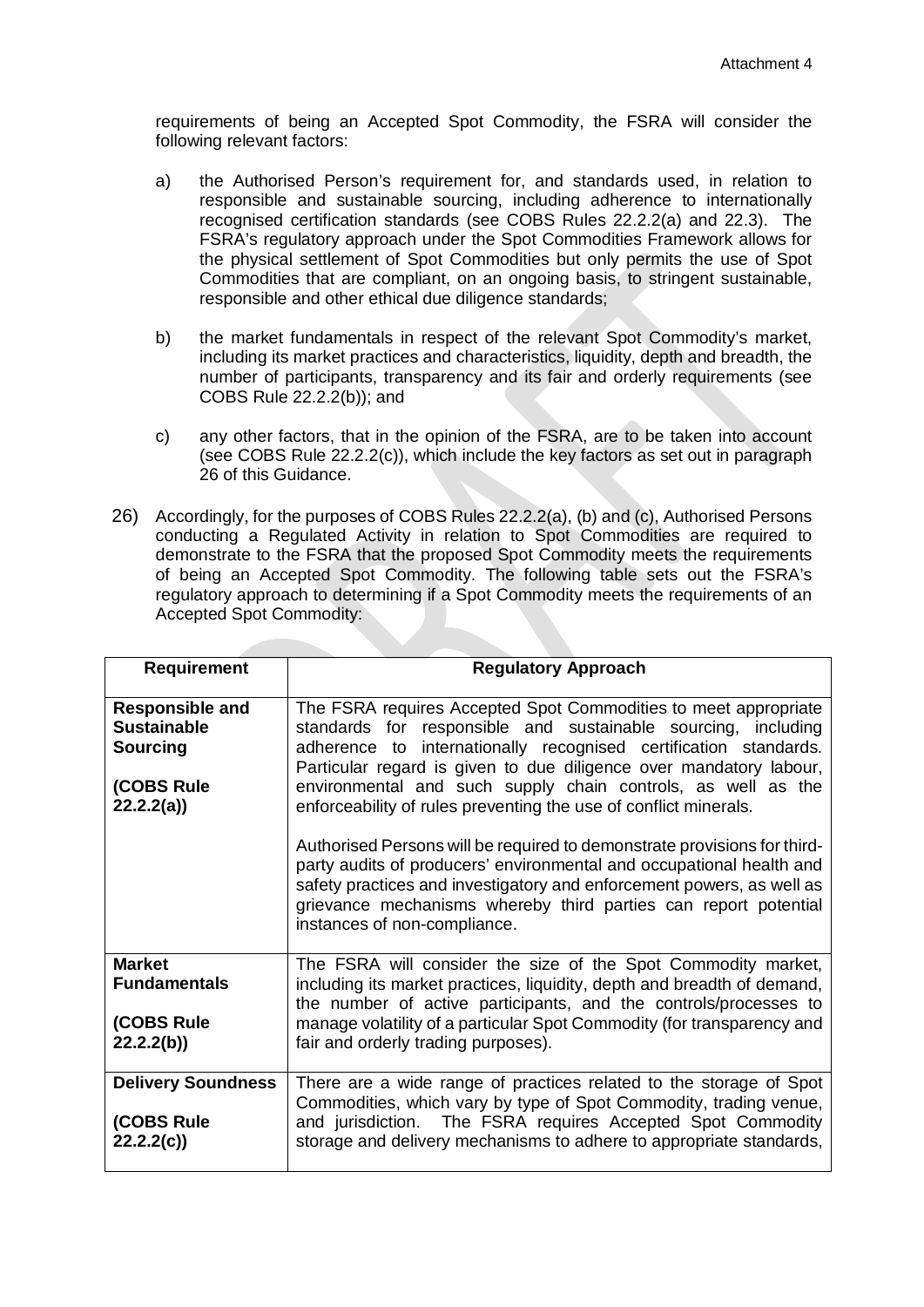|                                                                                          | including alignment with IOSCO's Good and Sound Practices <sup>6</sup> , with<br>particular regard for oversight, transparency, conflicts of interest, fees<br>and incentives and operations.                                                                                                                                                                                                                                                                                                                                                                                                                                             |
|------------------------------------------------------------------------------------------|-------------------------------------------------------------------------------------------------------------------------------------------------------------------------------------------------------------------------------------------------------------------------------------------------------------------------------------------------------------------------------------------------------------------------------------------------------------------------------------------------------------------------------------------------------------------------------------------------------------------------------------------|
| <b>Fungibility</b><br>(COBS Rule<br>22.2.2(c)                                            | The FSRA requires Accepted Spot Commodities to be able to be<br>delivered and be freely replaceable by another of a similar nature or<br>kind for the purposes of the relevant contract (or is normally regarded<br>as such in the Spot Commodities market), the two goods will be<br>fungible in nature for these purposes.                                                                                                                                                                                                                                                                                                              |
| <b>Sanctions and Anti</b><br><b>Money Laundering</b><br>(AML and COBS<br>Rule 22.2.2(c)) | The FSRA requires Accepted Spot Commodities to have had<br>appropriate due diligence and controls relating to Sanctions and Anti<br>Money Laundering in relation to any delivery in accordance with<br>applicable laws.                                                                                                                                                                                                                                                                                                                                                                                                                   |
| <b>Delivery</b><br><b>Jurisdiction</b><br>(COBS Rule<br>22.2.2(c)                        | The FSRA requires Accepted Spot Commodities to be delivered in<br>jurisdictions where the storage or delivery facility operates under rules<br>and regulations deemed, by the FSRA, to have equivalent standards<br>as with those of Abu Dhabi Global Market and the United Arab<br>Emirates.<br>Spot Commodities that are produced, processed, stored, delivered,<br>owned, financed or otherwise associated with jurisdictions that are<br>subject to international or regional sanctions, as well as jurisdictions<br>considered as having strategic Anti Money Laundering and Financial<br>Crime deficiencies, will not be permitted. |

- 27) Authorised Persons will need to submit the details of how each Accepted Spot Commodity that is proposed to be used meets the requirements for the purposes of COBS Rule 22.2.2 and paragraphs 25 and 26 above. The use of each Accepted Spot Commodity will be approved as part of the formal application process for review and approval of an FSP. Though an Authorised Person may, for example, propose to admit to trading a commonly traded Spot Commodity, the Authorised Person's controls relating to responsible and sustainable sourcing, and sound delivery mechanisms may not yet be fully developed. In such circumstances, the FSRA may require the Authorised Person to delay the commencement of trading until such time that suitable controls have been developed and implemented.
- 28) Due to Accepted Spot Commodities being determined for use on the basis of each individual Authorised Person, the FSRA will not maintain a 'public' list of Accepted Spot Commodities.

## <span id="page-8-0"></span>**Spot Commodity Title**

29) The FSRA's regulatory approach under the Spot Commodities Framework allows for Accepted Spot Commodities to be settled through physical delivery or through the exchange of ownership title, which includes warrants, bills of lading or warehouse receipts. For the purposes of the Spot Commodities Framework therefore, the FSRA has defined Spot Commodity Title in GLO, as follows:

<span id="page-8-1"></span> <sup>6</sup> IOSCO, 2019;<https://www.iosco.org/library/pubdocs/pdf/IOSCOPD622.pdf>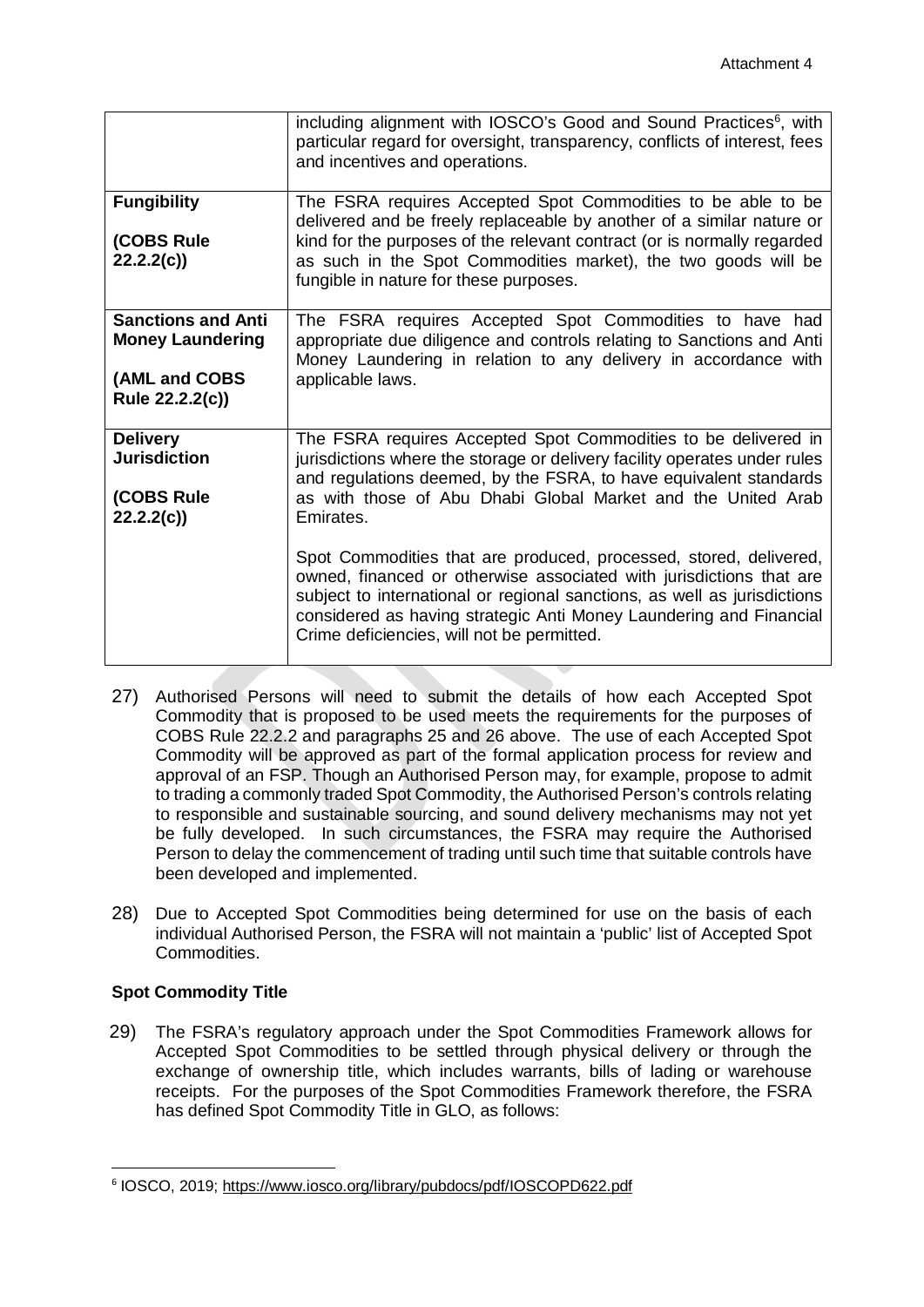**"Spot Commodity Title"** means *an instrument that confers on the holder a right entitling the holder to hold, acquire, or transfer, an Accepted Spot Commodity.*

- 30) For clarification, and as relevant to COBS Rule 22.5, the FSRA considers a Spot Commodity Title is
	- a) an original legal document proving ownership over a defined and verifiable quantity or portion of a Spot Commodity;
	- b) an original legal document that can be used to transfer ownership of a Spot Commodity;
	- c) not a contract for the sale of a commodity under which delivery is to be made at a future date, other than the period generally accepted in the market for that Spot Commodity as the standard delivery period (it is not therefore considered a 'Future');
	- d) not a Financial Instrument involving conventional assets (e.g. Securities or Derivatives); and
	- e) not a digital, virtual or tokenised right over a Spot Commodity.
- 31) The FSRA only permits activities involving a Spot Commodity Title where the underlying Spot Commodity which has been deemed by the FSRA to be an Accepted Spot Commodity. For the purposes of this guidance, activities applicable to Accepted Spot Commodities should be understood to include Spot Commodity Titles.

#### <span id="page-9-0"></span>**Delivery & Storage**

- 32) The FSRA recognises that there is a wide range of practices related to the storage of Spot Commodities, which vary by type of Spot Commodity, trading venue, and jurisdiction. Disparities are found to varying degrees in practices related to the oversight, governance, operations and controls of storage facilities, and in the transparency afforded by those who practice it. While the FSRA does not expect that delivery and storage practices will become uniform across Accepted Spot Commodity activities, the FSRA does expect adherence to good or sound storage practices as established in COBS Rules 22.4.1 to 22.4.6.
- 33) Pursuant to COBS Rule 22.4.1, a delivery and/or storage facility used by an Authorised Person can be operated from within ADGM or outside ADGM. Specifically, for the purposes of COBS Rules 22.4.1, an Authorised Person will need to submit to the FSRA the details of how each delivery and storage facility that it proposes to use, whether located inside or outside ADGM, meets the requirements set out in Rule 22.4.2(a) to (e).
- 34) For the purposes of COBS Rule 22.4.2(a), where the proposed storage facility is located outside ADGM, an Authorised Person should provide an assessment on how the rules and regulations of that jurisdiction are deemed (legally and operationally) equivalent to those of ADGM. The FSRA will also expect to review services agreements between the Authorised Person and the storage facility, to ensure the legal enforceability of these rules and regulations.
- 35) When applying COBS Rule 22.4.2(d), an Authorised Person should have independent third party audits carried out at appropriate times, for the inventories and deliveries undertaken at the storage facility, as well as the facilities infrastructure itself. Where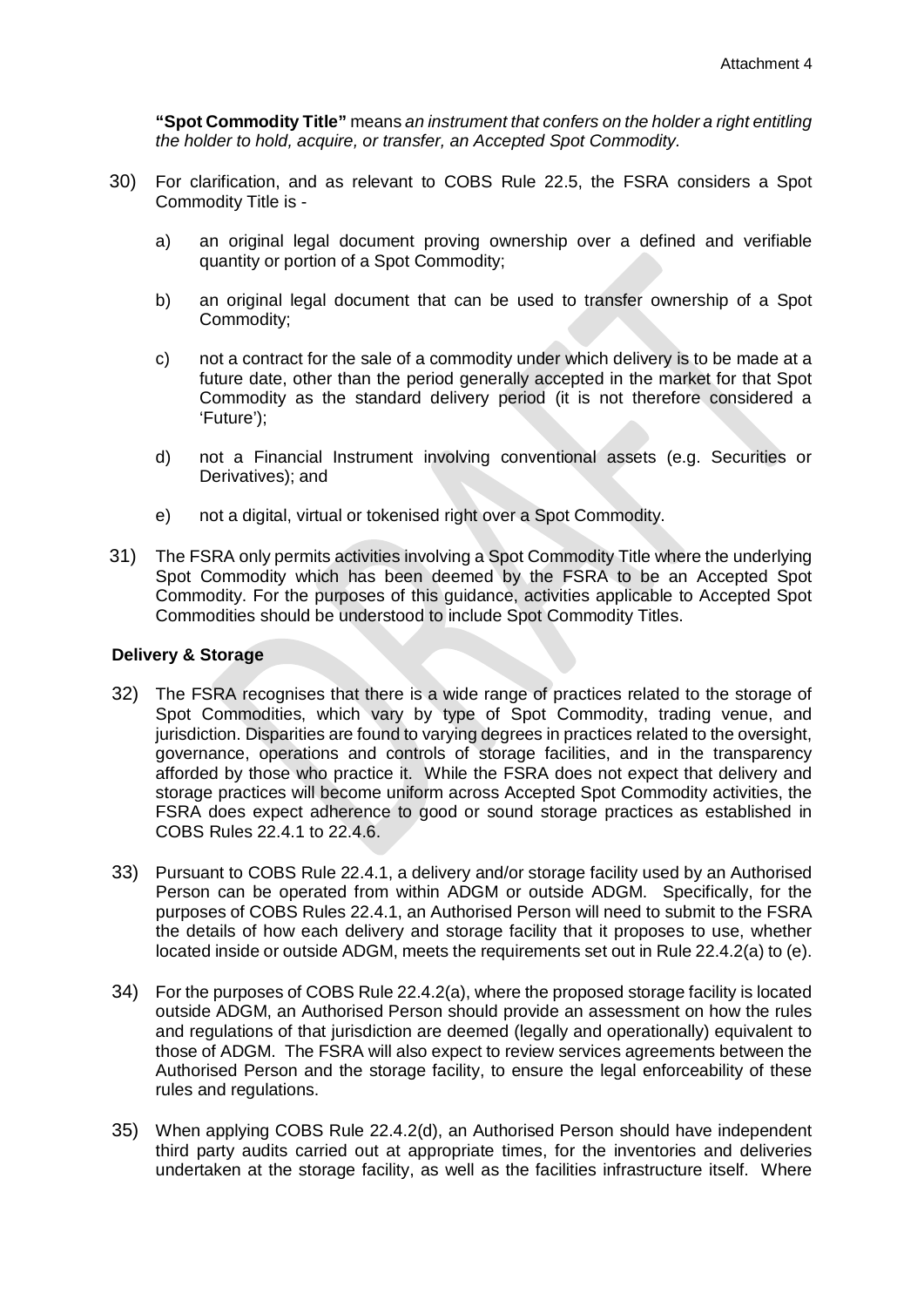necessary, further third-party audits will be required for the obligations of Accepted Spot Commodities, as outlined in paragraph 26 above.

- 36) COBS Rules 22.4.2(c)(i) and (ii) require a delivery and/or storage facility to adhere, or adopt, appropriate international standards for storage and delivery mechanisms (including with regard to IOSCO's Good and Sound Practices), as well as with OHSAS 18001 Health & Safety Management (or equivalent certification standards). For the latter, such adherence should also include standards relating to quarantine and bio hazards.
- 37) When applying COBS Rule 22.4.2(e), an Authorised Person should undertake a full assessment of the risks associated with each proposed storage facility, and will be expected to provide details of appropriate insurance to protect market participants from financial loss resulting from these risks.
- 38) Pursuant to COBS Rule 22.4.3, an Authorised Person must have arrangements in place for the approval, management, monitoring and control of a storage facility operated by itself or by third parties. In demonstrating compliance with the Rule, an Authorised Person must have powers to resolve any negative circumstances/behaviour in a timely fashion, such as taking emergency action itself or by compelling the delivery and/or storage facility to take appropriate action. The FSRA expects this to include the Authorised Person having the ability to sanction the delivery and/or storage facility for any acts or omissions that compromise market integrity.
- 39) Pursuant to COBS Rule 22.4.3(e), an Authorised Person should establish that a storage facility must seek approval (and continue to review) storage facility fees, such that they are set in a manner that is fair, transparent and non-discriminatory for all market participants. Where a storage facility offers discounts for the storage of Accepted Spot Commodities, consideration as to whether those discounts are to be made available to all relevant market participants on similar terms is to be undertaken. The FSRA expects that an Authorised Person consider publishing a list of available fees and discounts which are charged by, and available from, its appointed delivery and/or storage facilities.
- 40) The FSRA recognises that there is a wide range of practices relating to commercial terms by which a Spot Commodity is delivered, as well as post-delivery assessment mechanisms for quality control and settlement adjustments. Accordingly, Authorised Persons will need to submit to the FSRA the details of how each delivery and storage facility that it proposes to use meets the requirements set out in Rule 20.4.4 (a) to (g), including how they are suitable for the Accepted Spot Commodity, as well as how they are aligned with the generally accepted practices in the market for that Accepted Spot Commodity.
- 41) When applying COBS Rules 22.4.5 and 22.4.6, an Authorised Person should have arrangements in place to allow Members to fulfil their delivery obligations, or other appropriate measures of resolution and restitution, to ensure the Authorised Person is able to operate on a fair and orderly basis. The FSRA will review these proposed arrangements, which should be such that they are fair, transparent and nondiscriminatory for all market participants.
- 42) Pursuant to COBS Rule 22.4.5, an Authorised Person must have arrangements in place with a delivery and/or storage facility to notify the Authorised Person of any changes which may affect the capability of the delivery and/or storage facility to facilitate properly its role in the settlement and delivery of the Accepted Spot Commodity(s). An Authorised Person should require the delivery and/or storage facility to make timely disclosure the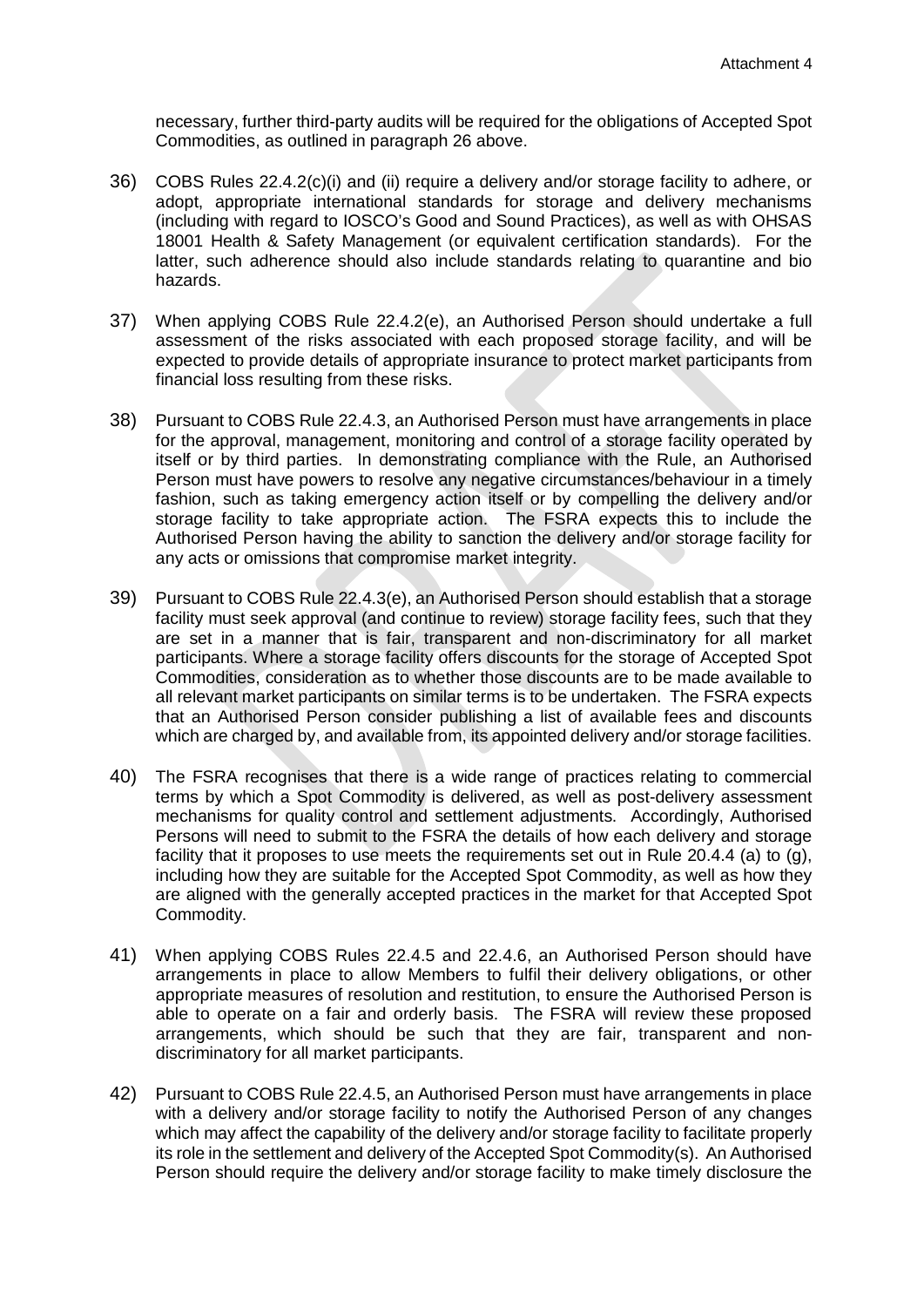Authorised Person of any changes in terms of service, particularly if that could have an impact on the market price of an Accepted Spot Commodity. In addition, an Authorised Person should keep the FSRA fully informed as to any issues related to delivery and/or storage related to disputes, defaults, delays, or penalties surrounding the delivery process.

- 43) The requirements outlined in paragraphs 33 to 42 should be formalised in the rules, policies and procedures of an Authorised Person, as well as in the application for participation in the delivery process, or included with the contract or any other agreement that the delivery and/or storage facility enters into to formally codify the powers over its delivery and/or storage activities and behaviours.
- 44) From a governance perspective, the delivery and storage of Accepted Spot Commodities is to be appropriately governed and structured in order to avoid or mitigate actual or potential conflicts of interest between delivery and/or storage functions, and any other activities or functions within an Authorised Person, its Group or with relevant third parties. Such governance arrangements may include having a separate team, which does not have other conflicting responsibilities within the Authorised Person (or relevant third party), handling the delivery and storage (or oversight of third parties doing so). This is to include due diligence over applicable requirements for Accepted Spot Commodities, as established in paragraph 25.
- 45) Where an Authorised Person wishes to outsource part or all delivery and settlement arrangements (including due diligence) to a third party, the Authorised Person is required to perform its due diligence and background checks on the third party, and ensure that the third party meets all the FSRA's requirements applicable to delivery and settlement arrangements. Such Authorised Persons are required to make full disclosures to their Members and to the FSRA regarding such outsourced arrangements. The Authorised Person retains full responsibility from a regulatory perspective for any issues that may result from such outsourcing, including the failure of any third party to meet its delivery and settlement arrangements (including due diligence).
- 46) Noting the requirements set out in COBS Rules 22.4.2 to 22.4.6, an Authorised Person should have in place arrangements to ensure the financial stability, and continued operation, of the delivery and/or storage facility. The FSRA may require upon demand, or on a periodic basis, a statement showing that the delivery and/or storage facility has sufficient regulatory capital, in line with these arrangements.
- 47) An Authorised Person should consider mandating that the delivery and/or storage facility appoint a suitable person, at an appropriate level, with responsibility for adherence to the applicable rules, policies and procedures established by the Authorised Person.
- 48) An Authorised Person should be ready at any time to provide information, at the request of the FSRA, demonstrating that the delivery and/or storage facility is complying with the requirements set out in COBS Rules 22.4.2 to 22.4.6.

## <span id="page-11-0"></span>**Custody**

49) Due to their psychical nature, Spot Commodities may require specialist Custody arrangements, with the holding of Accepted Spot Commodities introducing additional operational risks. For example, the safekeeping of gold bullion would require a custodian with appropriate secure vault facilities.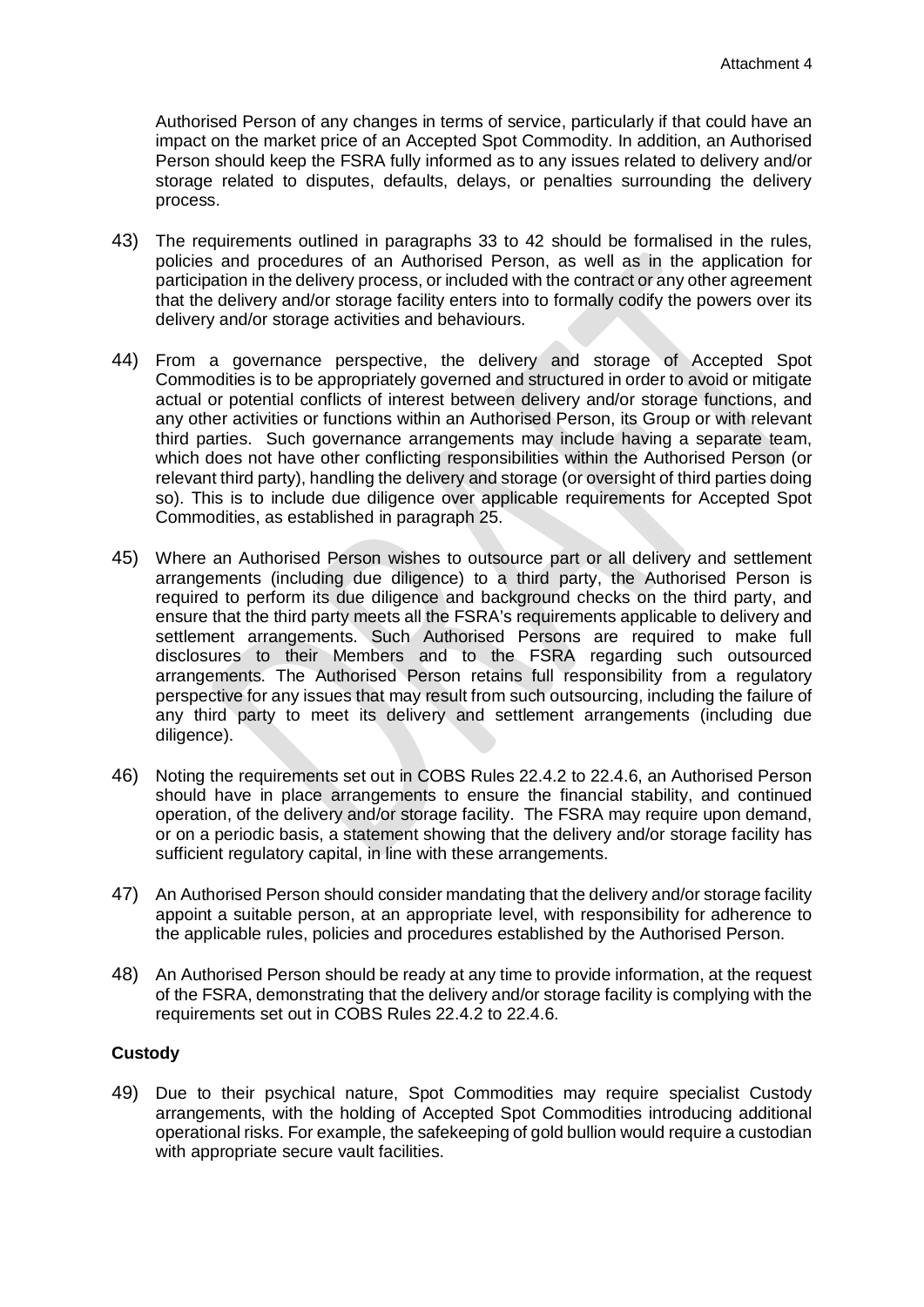- 50) For clarity, Custody arrangements differ to the services provided by delivery and/or storage facilities, as an Authorised Person that is Providing Custody is responsible for (as set out in COBS, Chapters 14, 15 and 16) arranging proper protection for Clients' Assets (including Accepted Spot Commodities) and Relevant Money. By contrast, delivery and/or storage facilities are used by Authorised Persons (including those Providing Custody) in discharging their responsibilities, but the delivery and/or storage facility itself has no responsibility for safeguarding Accepted Spot Commodities, other than those included in the commercial agreement with the Authorised Person.
- 51) In assessing whether an Authorised Person that is Providing Custody is able to fully comply with the arrangements of COBS Rule 22.8, the Authorised Person is required to demonstrate that suitable custodial arrangements are in place to securely hold each Accepted Spot Commodity. The Authorised Person should consider appointing thirdparty experts to test and verify the proposed physical custodial arrangements, including relevant security and controls, to provide the FSRA the necessary comfort in relation to these arrangements.
- 52) Pursuant to COBS Rule 22.8.3, an Authorised Person is required to carry out reconciliations of Accepted Spot Commodity stocks on a more frequent basis (than as usually provided for in COBS Chapter 14, in relation to more conventional instruments/assets). Authorised Persons will need to submit to the FSRA the details of how proposed arrangements, including outsourced arrangements where applicable, are suitable.
- 53) The FSRA expects that pursuant to COBS Rule 22.8.3, reconciliations are to include, where applicable, verification that Spot Commodity Titles details accurately represent the physical stock of Accepted Spot Commodities.

#### <span id="page-12-0"></span>**Capital Requirements**

 $\overline{a}$ 

- 54) The FSRA applies the regulatory capital requirements in COBS Rule 22.10 in two different scenarios, such that:
	- a) where the Authorised Person is an MTF or OTF, the regulatory capital to be held (under COBS Rule 22.10.1(a) and MIR Rule 3.2.1) is equivalent to 6 months' operational expenses<sup>[7](#page-12-1)</sup>; and
	- b) in relation to all other Authorised Persons, the 'conventional' regulatory capital requirements applicable to the Regulated Activities undertaken apply.
- 55) For Recognised Bodies (being an RIE or RCH), the conventional regulatory capital requirements set out in MIR Rules 3.2 and 4.2 apply.
- 56) When applying COBS Rule 22.10 (and, as applicable, MIR Rule 3.2.1) to Authorised Persons, the FSRA will apply proportionality in considering whether any additional capital buffer must be held, based on the size, scope, complexity and nature of the activities and operations of the Authorised Person and, if so, the appropriate amount of regulatory capital required as an additional buffer. An Authorised Person that the FSRA considers to be high risk may attract higher regulatory capital requirements.
- 57) Where an Authorised Person also carries on one or more Regulated Activities that are not related to Spot Commodities (e.g., Dealing in Investments or Providing Credit), the

<span id="page-12-1"></span> $7$  Unless otherwise deemed 12 months operational expenses by the FSRA under MIR Rule 3.2.1(b).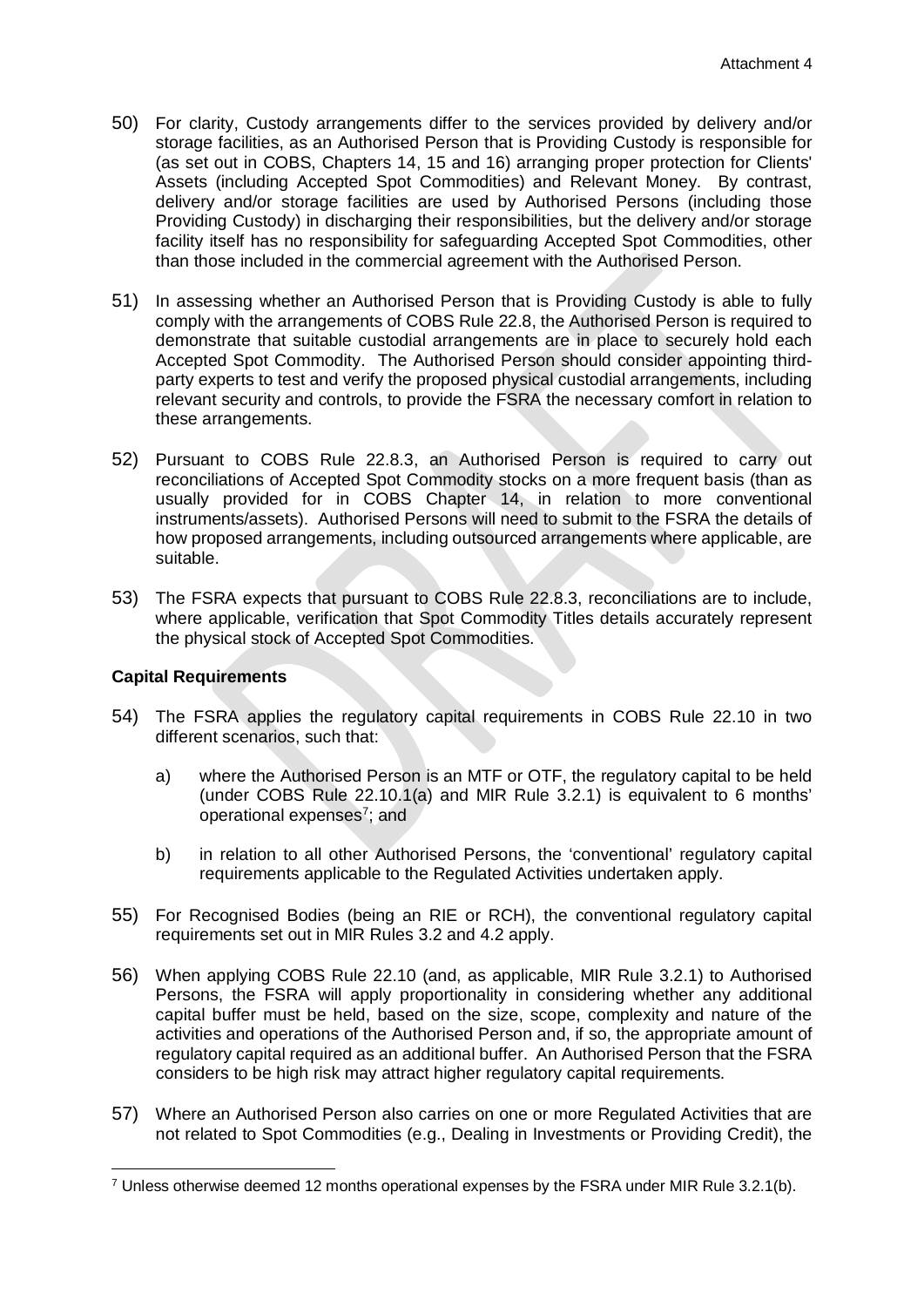FSRA will apply a capital requirement that is the higher of the regulatory capital requirements applicable to the:

- a) Regulated Activities engaged in using Spot Commodities; or
- b) other Regulated Activities under the FSRA Prudential Investment, Insurance Intermediation and Banking Rules ("PRU").

#### <span id="page-13-0"></span>**Anti-Money Laundering and Countering Financing of Terrorism**

- 58) The use of Spot Commodities raise significant regulatory concerns for regulatory authorities and law enforcement agencies worldwide, particularly in relation to Money Laundering ("ML") and Terrorism Financing ("TF").
- 59) The Financial Action Task Force ('FATF') has identified certain key risks applicable to Spot Commodities (particularly gold),<sup>[8](#page-13-1)</sup> which include the following:
	- a) The regulatory characteristics of Spot Commodities make them attractive for organised crime groups to participate in order to place and integrate illicit proceeds. Given the limited level of industry oversight and licencing requirements, cash transactions have the potential to provide criminal groups with a continuous supply of untraceable Spot Commodities from various sources. Furthermore, this supply can be purchased at below market cost, directly from market participants who do not have to prove how they own the Spot Commodity. The high-volume of transactions conducted through these cash-intensive businesses can be easily falsified or co-mingled with the proceeds of crime, while the purchased Spot Commodity (such as gold) can be used to make untraceable settlements for illicit goods and services. Due to a significant number of Spot Commodities purchases being conducted in cash, large numbers of transactions are undertaken anonymously;
	- b) The majority of ML offences relating to commodity markets are associated with international trading, with it being easy to physically convert some Spot Commodities into different forms, in order to conceal from, or understate to, border authorities the value on the shipping documentation, such as bills of lading;
	- c) The exact amount of Spot Commodities activity is difficult to identify, as smuggling is an ideal method of moving it from one location to the next, either domestically or to international jurisdictions, where it can then be converted for use on secondary markets. Criminals may recruit couriers to move commodities across borders both legally and illegally. This allows criminals to remain anonymous and distance themselves from a transfer;
	- d) Due to the nature of Spot Commodity markets, the Spot Commodity itself does not have to exist, or be moved physically, to be traded. Rather, citing the Spot Commodity as the traded good on an invoice can be used to justify large movements of money, either domestically or across borders; and
	- e) Components of Spot Commodity production, such a refining, smelting or shipping, may be located in jurisdictions that do not have adequate ML/TF controls.

<span id="page-13-1"></span> <sup>8</sup> [https://www.fatf-gafi.org/media/fatf/documents/reports/ML-TF-risks-vulnerabilities-associated-with](https://www.fatf-gafi.org/media/fatf/documents/reports/ML-TF-risks-vulnerabilities-associated-with-gold.pdf)[gold.pdf](https://www.fatf-gafi.org/media/fatf/documents/reports/ML-TF-risks-vulnerabilities-associated-with-gold.pdf)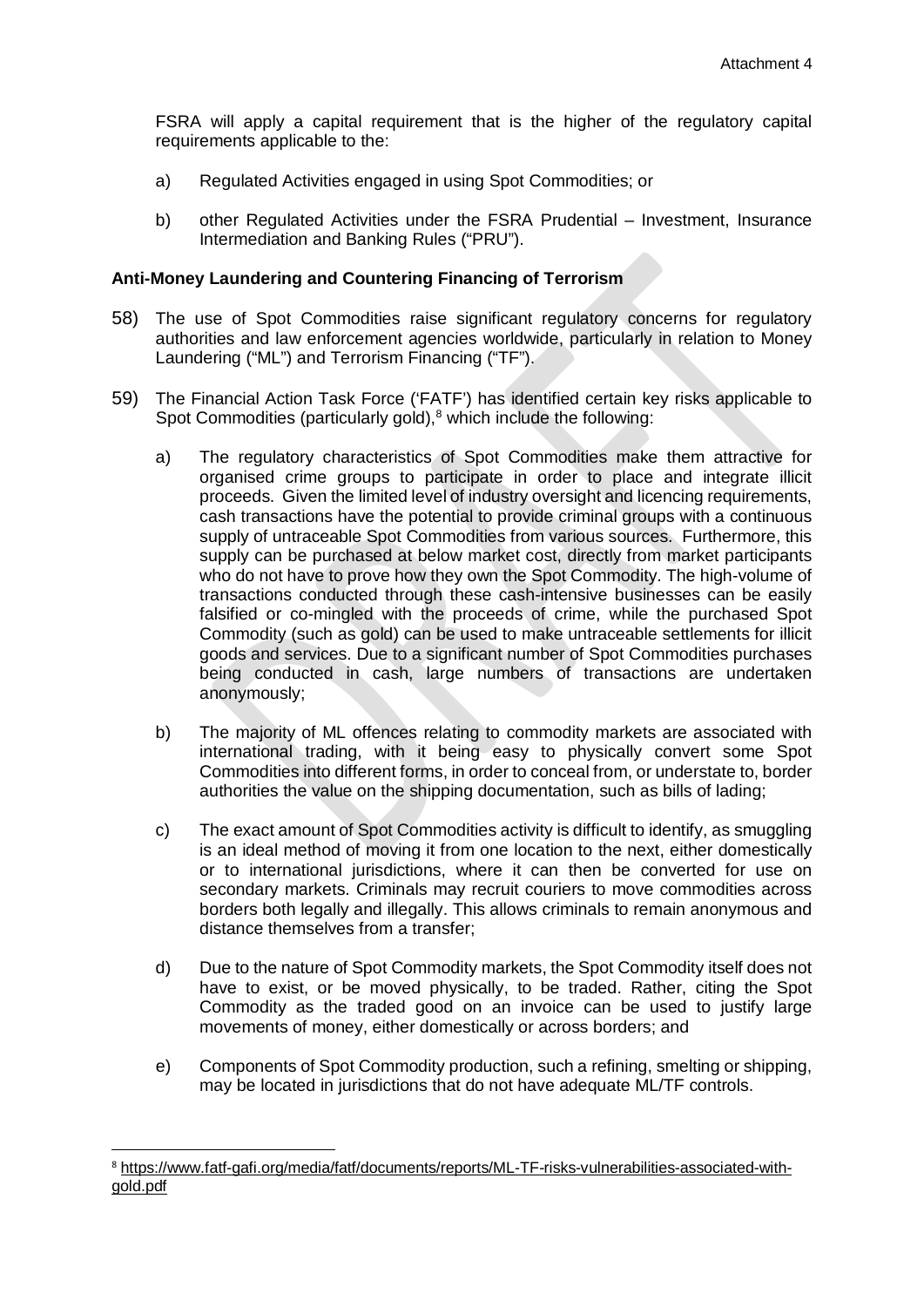- 60) In order to develop a robust and sustainable regulatory framework for Spot Commodities, FSRA is of the view that a comprehensive application of its Anti Money Laundering and Countering Financing of Terrorism "AML/CFT" framework should be in place, including full compliance with, among other things:
	- a) UAE AML/CFT Federal Laws, including the UAE Cabinet Resolution No. (10) of 2019 Concerning the Executive Regulation of the Federal Law No. 20 of 2018 concerning Anti-Money Laundering and Combating Terrorism Financing;
	- b) the FSRA's AML Rules or such other AML rules as may be applicable in ADGM from time to time; and
	- c) the adoption of international best practices (including with regard to FATF Recommendations).
- 61) Taking into account Spot Commodities ML and TF risks, the importance of meeting global transparency and beneficial ownership standards, and the need to have proper mechanisms to exchange information with other regulators and counterparties, the FSRA requires that its AML Rules apply to all Authorised Persons, including those engaged in conducting Regulated Activities using Spot Commodities.

#### *Key considerations for AML/CFT compliance*

62) When considering the FATF Recommendations, in combination with the application of the AML Rules, the FSRA notes the following key principles that an Authorised Person conducting Regulated Activities using Spot Commodities should consider:

#### *Principle 1: Risk Based Approach*

- a) FATF expects countries, regulators, financial institutions and other concerned parties to adopt a 'Risk Based Approach' ("RBA"). Authorised Persons are expected to understand the risks associated with their activities and allocate proper resources to mitigate those risks. A RBA can only be achieved if it is embedded into the compliance culture of the Authorised Person, which enables the Authorised Person to make decisions and allocate appropriate resources in the most efficient and effective way.
- b) Authorised Persons should, on a periodic basis, carry out a proper risk based assessment of their processes and activities. In order to implement the RBA, Authorised Persons are expected to have processes in place to identify, assess, monitor, manage and mitigate ML risks. The general principle is that in circumstances where there are higher risks of ML, Authorised Persons are required to implement enhanced measures to manage and mitigate those risks.
- c) With the use of Spot Commodities being largely unregulated within financial services, any financial institution banking an Authorised Person conducting Regulated Activities using Spot Commodities must not only satisfy itself, but also its foreign correspondent financial institution(s), that the Authorised Person is well regulated and has appropriate systems and controls in place to address ML, TF and sanctions risks. These systems and controls should include robust processes to carry out 'customer risk assessment' and 'customer due diligence' checks (collectively, "CDD") on Clients and beneficial owners, to monitor transactions for these risks, and the willingness and ability of the Authorised Person to provide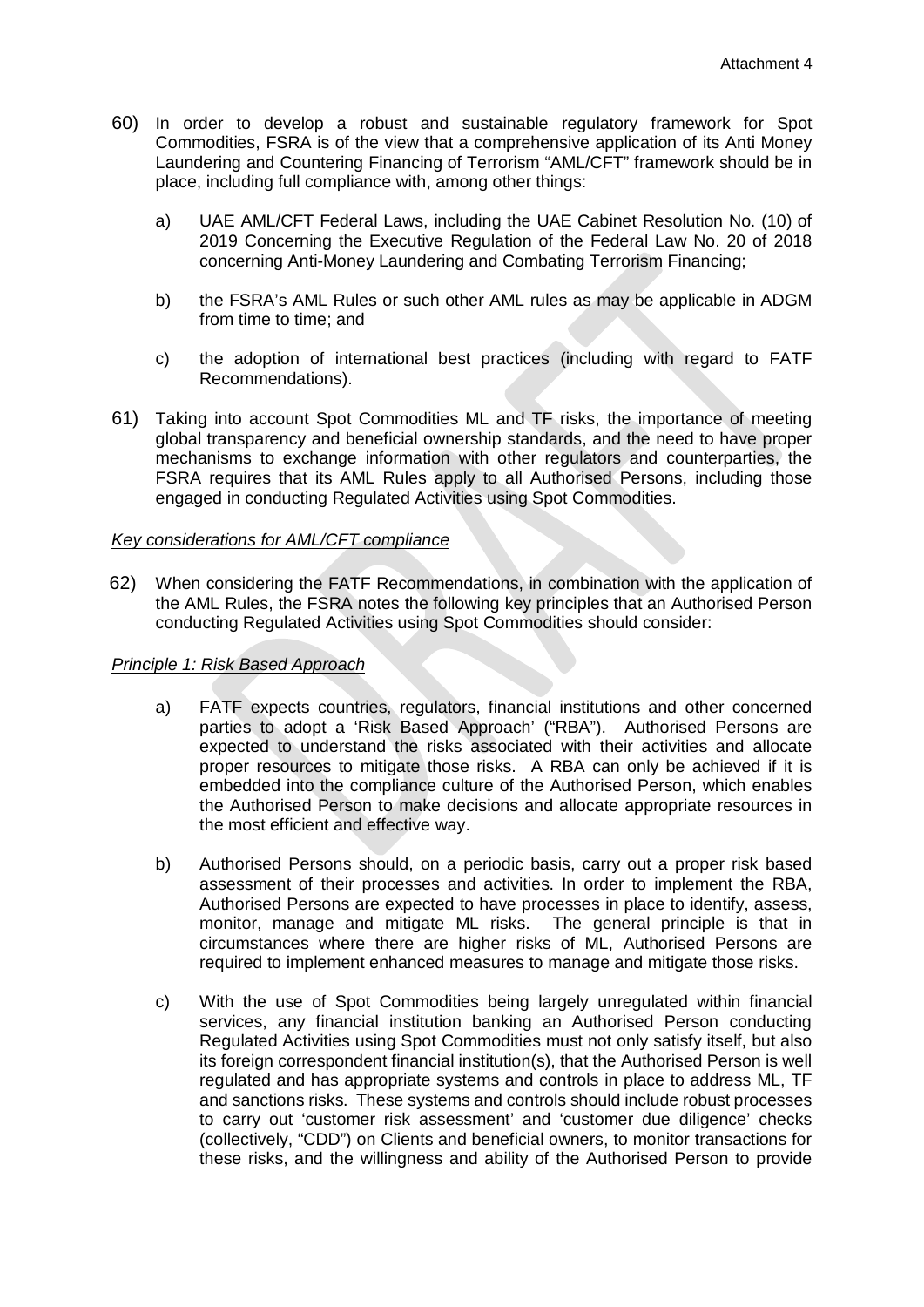complete transparency to its financial institution(s) and foreign correspondent financial institution(s) if and when required.

#### *Principle 2: Business Risk Assessment*

d) Chapter 6 of the AML Rules requires Relevant Persons to take appropriate steps to identify and assess the ML risks to which their businesses are exposed, taking into consideration the nature, size and complexity of their activities. Importantly, in the context of Spot Commodities, FATF Recommendation (15) states that:

"*Countries and financial institutions should identify and assess the money laundering or terrorist financing risks that may arise in relation to (a) the development of new products and new business practices, including new delivery mechanisms, and (b) the use of new or developing technologies for both new and pre-existing products. In the case of financial institutions, such a risk assessment should take place prior to the launch of the new products, business practices or the use of new or developing technologies. They should take appropriate measures to manage and mitigate those risks."*

- e) Another aspect of assessing the business risk relevant to Authorised Persons is gaining familiarity with the characteristics and terminology<sup>[9](#page-15-0)</sup> of the Spot Commodity industry. Additionally, Authorised Persons, and their management and staff, should be aware of the possible misuse of Spot Commodities in criminal activities, as well as the physical nature of Spot Commodities (including delivery and storage facilities).
- f) When making its assessment, an Authorised Person must give consideration to all business risks. For example, while an issue may be identified in relation to delivery soundness, the FSRA expects Authorised Persons to consider these risks from all perspectives to establish whether the risk triggers other issues for consideration (including ML/TF risks, technology governance and consumer protection). An Authorised Person must then use the identified risks to develop and maintain its AML/CTF policies, procedures, systems and controls and take all reasonable steps to eliminate or manage such risks.

#### *Principle 3: Due Diligence*

- g) The Authorised Person, where it is operating an MTF or OTF, is to assess whether a potential Member is adequately regulated in its home jurisdiction, such that the Authorised Person can suitably rely on its Members, to undertake Customer Risk Assessment and CDD checks. Where Members/Clients are not properly regulated, the FSRA expects that MTFs or OTFs will centralise the relevant compliance activities internally (and not be able to rely on their 'members' for such purposes).
- h) CDD rules, policies and procedures are required to be implemented by all Authorised Persons. Authorised Persons should have a process to ensure its Members (and/or in relevant circumstances, itself) assess all Clients according to the Client's risk profile (and taking into consideration the Authorised Person's RBA). This risk-based assessment is required to be undertaken for each Client prior to transacting any business on behalf of the Client. Authorised Persons must,

<span id="page-15-0"></span> <sup>9</sup> Examples of Spot Commodities relevant terminology include commercial terms of delivery, such as FOB, CIF, CFR, DES and DAP.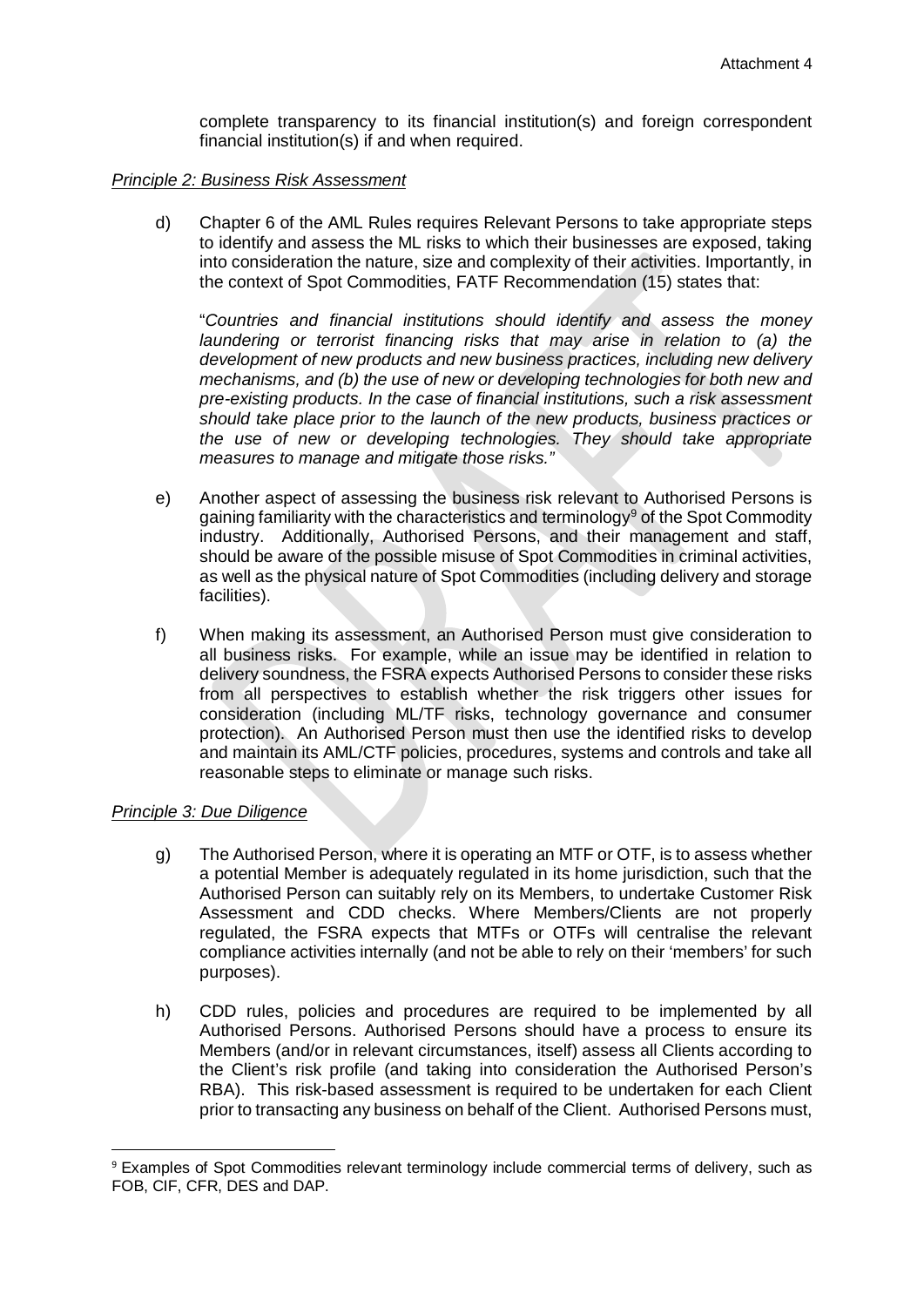as applicable, ensure CDD is undertaken for each Client and comply in full with Chapter 8 of the AML Rules noting that the FSRA does not consider it appropriate for Authorised Persons (or its Members, as applicable) to use simplified CDD when conducting Regulated Activities using Accepted Spot Commodities.

#### *Principle 4: Governance, Systems and Controls*

- i) Authorised Persons are required to implement an appropriate governance structure, especially in relation to physical due diligence, and provide for the development and maintenance of all necessary controls to ensure appropriate ML and TF compliance.
- j) The FSRA expects Authorised Persons to act responsibly and always be vigilant in ensuring that their activities are not subject to any misuse by participants with Spot Commodities that may have been tainted in any way from illegal or unethical sourcing. The FSRA expects that an Authorised Person's internal processes establish the types of 'indicators' or activities that could be used to identify when Accepted Spot Commodities may have been used or sourced in an illegal manner.

#### <span id="page-16-0"></span>**Sanctions**

- 63) Pursuant to the FSRA's AML Rules, an Authorised Person must have arrangements in place to ensure that any business conducted by it, or by or through any of its participants, shall not cause the Authorised Person, or its participants, to be in breach of any relevant Sanctions laws or regulations.
- 64) An Authorised Person should (for the purposes of AML Rule 11.1.1(1)) implement and maintain arrangements that are adequate to ensure compliance with applicable Sanctions. The FSRA expects these arrangements to include policies and procedures that ensure compliance with applicable laws relating to Sanctions, including for the provision of information on the beneficial ownership of a person taking delivery of a Spot Commodity, a register of the beneficial ownership of all delivery mechanisms/methods and evidence of the destination for any delivery.
- 65) Pursuant to AML Rule 11.2.1(1), an Authorised Person must have arrangements in place to ensure that only Spot Commodities that are not subject to sanctions or associated with an entity in the supply chain that is itself subject to a sanction, are used as part of its Regulated Activities, or utilised as part of a delivery and/or storage facility operated by itself (or by any third parties it uses). In demonstrating compliance with the Rule, an Authorised Person must have powers to resolve any breach in a timely fashion, such as taking emergency action itself or by compelling the delivery and/or storage facility to take appropriate action. The FSRA expects this to include the Authorised Person having the ability to sanction a Member, market participant or the delivery and/or storage facility for acts or omissions that compromise compliance with applicable sanctions.
- 66) Pursuant to AML Rule 11.1.1(2), an Authorised Person must have arrangements in place to notify the Regulator, as soon as practicable, of any breaches, or potential breaches of applicable sanctions, as well as the actions it has taken to correct. Authorised Persons using Accepted Spot Commodities will also need to comply with all other applicable FSRA notification requirements.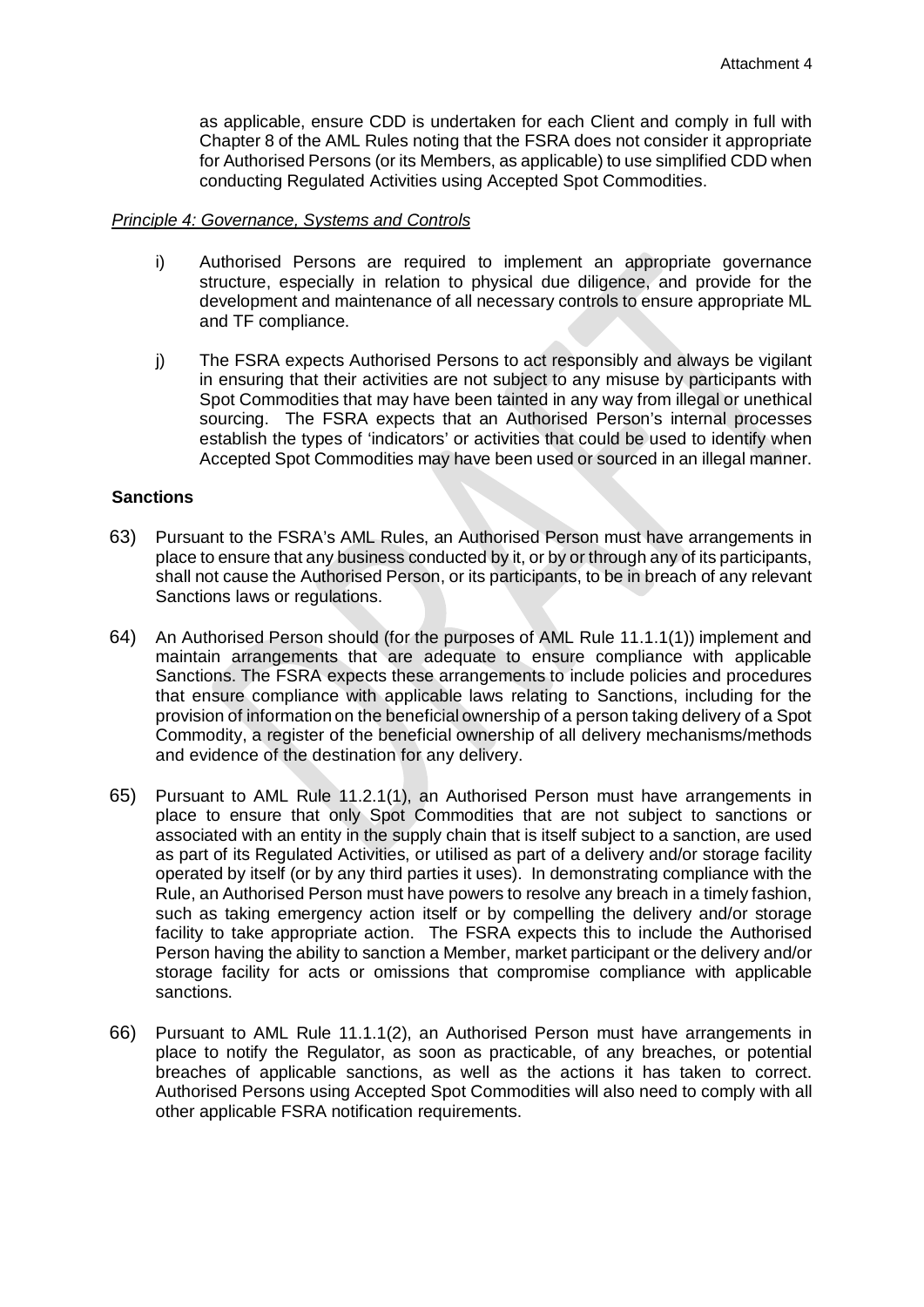#### <span id="page-17-0"></span>**RIEs, MTFs and OTFs**

- 67) While multiple Regulated Activities can be conducted within ADGM, and regulated by the FSRA, the FSRA considers that the operation of trading venues (via RIEs, MTFs or OTFs) in respect Spot Commodities to be the key activity subject to regulatory oversight within the Spot Commodities Framework.
- 68) Consistent with the treatment of all Authorised Persons (see paragraph 98), the FSRA requires MTFs and OTFs to be based in substance within ADGM. [10](#page-17-1) In addition to the substantial commitment of resources required, this also means that the FSRA's regulatory oversight extends to its order book, matching engine, rulebook(s), ensuring fair and orderly markets, settlement, and for the purposes of preventing/monitoring for Market Abuse, amongst the relevant requirements set out in the Market Infrastructure Rules ("MIR") and Chapter 8 of COBS.
- 69) In practical terms, this means that for start-up MTFs or OTFs, its entire order book and the functionality of its matching engine will be subject to FSRA oversight. For existing operational of Spot Commodity platforms that already have their order book / matching engine outside ADGM prior to making an application, a determination of which parts (if not all) of its order book (and how its matching engine) will come under FSRA regulatory oversight needs to be made by the Applicant,<sup>[11](#page-17-2)</sup> to allow it to apply to become authorised.

#### **Market Abuse / Market Surveillance**

70) MTFs are required to operate an effective market surveillance program to identify, monitor, detect and prevent conduct amounting to market misconduct and/or Financial Crime. Given the significant risks within Spot Commodity markets, an MTF's or OTF's surveillance system will need to be robust, and regularly reviewed and enhanced.

## **Public disclosure**

- 71) Any arrangements of an MTF or OTF used to make information public (including trading information required to be disclosed under MIR Rules 3.5 and 3.6) must satisfy a number of conditions, including that it is reliable, monitored continuously, and made available to the public on a non-discriminatory basis. While an MTF or OTF can choose the format structure to be used for dissemination, MIR Rule 3.7.4 requires it to conform to a consistent and structured format.
- 72) In terms of the timing of disclosure of MTF/OTF trading information, the FSRA recognises that current Spot Commodity industry practice is for such trading information to be released on a discretionary or opaque basis (in alignment with current practice for trading within Spot Commodity markets, but different to the current industry/regulatory practice of delayed data widely seen within Securities/Derivatives markets). The FSRA is not proposing any additional specific requirements at this stage (to those already applicable in COBS Rule 8.3.1 and MIR Rule 3.7), but will continue to monitor industry practice.

<span id="page-17-1"></span><sup>&</sup>lt;sup>10</sup> Substance requirements would clearly apply to any RIE/RCH operating within ADGM (in order for the RIE/RCH to meet its Recognition Requirements).

<span id="page-17-2"></span><sup>11</sup> In situations where an entity establishes an Authorised Person that routes orders of Accepted Spot Commodities to a trading venue outside ADGM (even as part of a Group that may be operating globally) instead of having orders matched within a trading venues' order book within ADGM, that entity cannot obtain an RIE/MTF/OTF license within ADGM and can only be licensed as an intermediary-type Authorised Person within ADGM.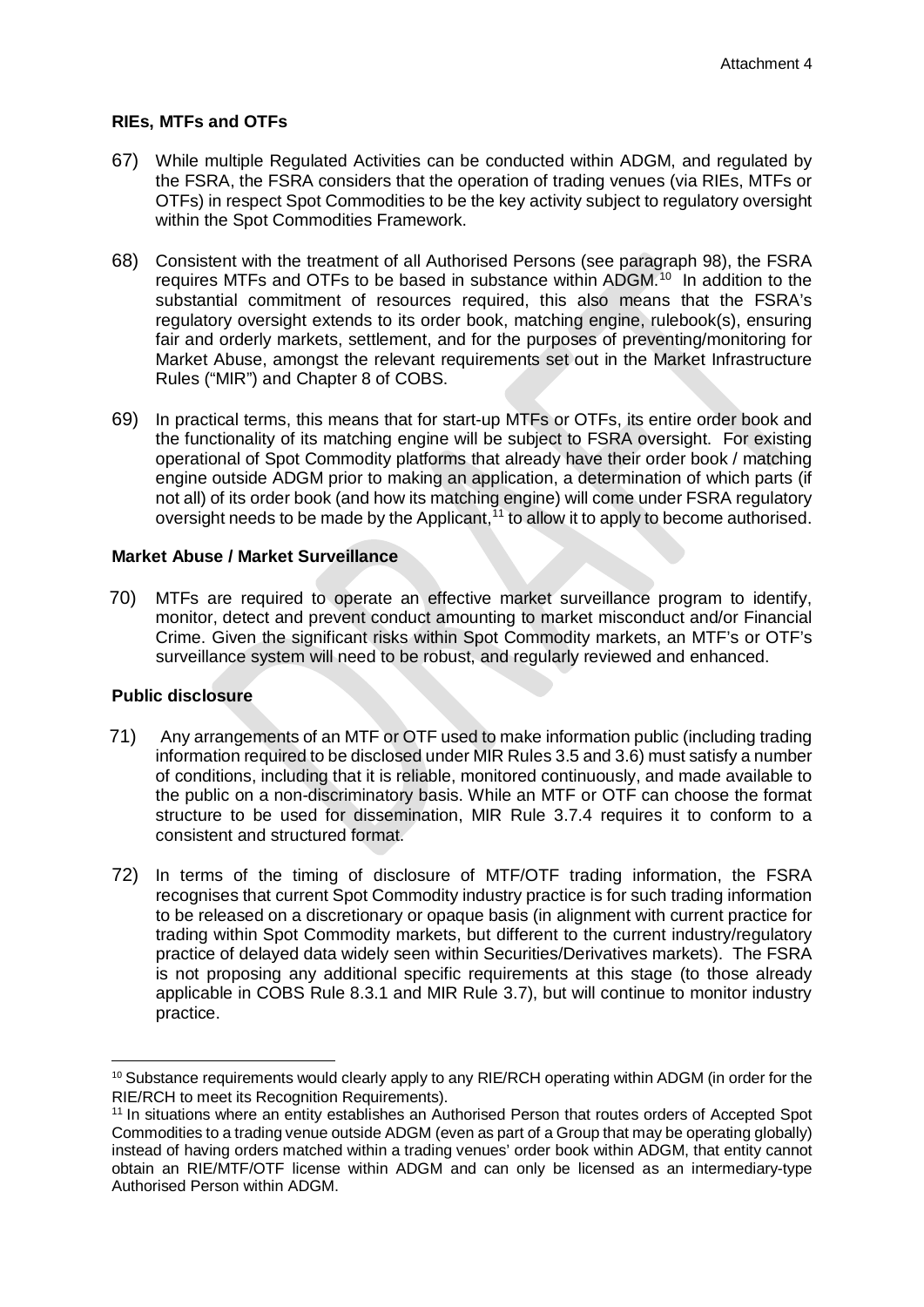## **Default Rules**

- 73) The details of an MTF's or OTF's Membership model will determine the full, or partial, application of MIR Rules 3.10.1 to 3.10.3. The FSRA, at a minimum, expects MTFs or OTFs to have in place both rules and a process to suspend or terminate access to its markets in circumstances where a Member is unable to meet its obligations in respect of transactions relating to Accepted Spot Commodities.
- 74) The FSRA suggests that an Applicant/Authorised Person consider different scenarios/circumstances where it may need to utilise the powers provided to it under its Default Rules, and take appropriate action as required. Scenario testing of this kind could relate to when there is a financial and/or technical 'default' in relation to, for example, delivery failure, storage failure or wider banking arrangements. Due to the short settlement cycle of Spot Commodity markets, the impact of a 'default' may be on a per-transaction basis or structural basis, in limiting the ability of Members to fulfil their delivery obligations (and therefore the ability of the MTF to operate on a fair and orderly basis).
- 75) To prepare for the event of a loss/default, the FSRA expects an MTF or OTF to have, clear arrangements for the management of such loss (e.g., what is the exposure of individual Clients, counterparties and itself, as applicable).

#### <span id="page-18-0"></span>**RIEs operating an MTF or OTF using Accepted Spot Commodities**

- 76) Pursuant to MIR Rule 3.4.1, a RIE may operate an MTF or OTF, provided that its Recognition Order includes a stipulation permitting it to do so. MIR Rule 3.4.2 requires that where such a stipulation is granted to a RIE, the RIE must meet the requirements of the Spot Commodities Framework in relation to operation of the MTF or OTF (using Spot Commodities) while the remainder of its operations must be operated in compliance with the MIR Rules.
- 77) This means that a RIE (in addition to operating markets relating to the trading of Financial Instruments) can, where permitted by the FSRA and subject to MIR Rule 3.4.2, operate a separate MTF or OTF under its Recognition Order. This MTF or OTF may operate using Accepted Spot Commodities.
- 78) Authorised Persons that are operating an MTF or OTF wishing to also operate a RIE will be required to relinquish their FSP upon obtaining a Recognition Order (to operate the RIE). If licensed by the FSRA to carry out both Regulated Activities (e.g., operating an MTF and operating a RIE), the Recognition Order will include a stipulation to that effect pursuant to MIR Rule 3.4.1.
- 79) In interpreting COBS Rule 8.2(c), and given the current lack of global regulation of Spot Commodity intermediaries, MTFs or OTFs are permitted to only operate a 'Membership' model in accordance with MIR Rule 2.8. The MTF/OTF is therefore required to assess whether a potential Member is adequately regulated in its home jurisdiction, such that the MTF or OTF can suitably rely on their Members, for example, to undertake CDD and AML checks. Where Members are not properly regulated, the FSRA expects that MTFs or OTFs will have in place additional compliance resources internally (and not be able to rely on their 'Members' for such purposes).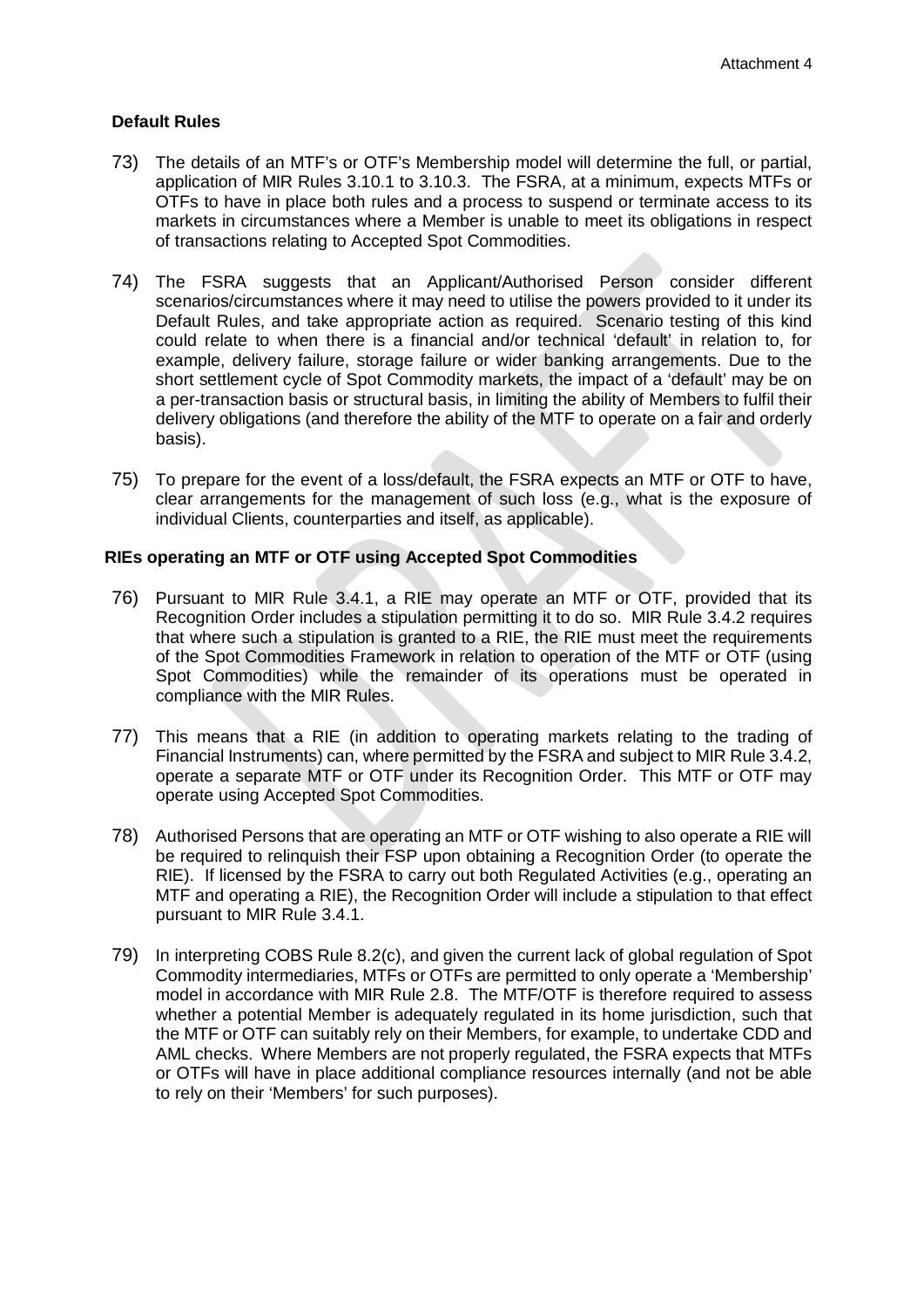#### <span id="page-19-0"></span>**Market Abuse and Transaction Reporting (FSMR)**

- 80) As the Spot Commodities Framework does not treat Spot Commodities as Financial Instruments / Specified Investments, certain FSMR provisions have been expanded to specifically capture the use of Spot Commodities within ADGM.
- 81) Importantly, the Market Abuse Provisions (including section 92) in Part 8 of FSMR specifically cover Market Abuse Behaviour in relation to Accepted Spot Commodities admitted to trading on a RIE, MTF or OTF. In this regard, the FSRA imposes the same high regulatory standards to Accepted Spot Commodities traded on RIEs, MTFs or OTFs as it does to Financial Instruments traded on RIEs, MTFs or OTFs.
- 82) Similar to the reporting requirements imposed on RIEs, MTFs and OTFs in relation to Financial Instruments (pursuant to FSMR section 149), such entities are also required to report details of orders and transactions in Accepted Spot Commodities traded on their platforms. The FSRA expects these RIEs, MTFs and OTFs using Spot Commodities to report to the FSRA on both a real-time and batch basis.

#### <span id="page-19-1"></span>**Auction Platforms**

83) Complementing the other activities offered by Spot Commodity trading venues, auction platforms can provide Spot Commodity market participants with a transparent platform to trade and price Spot Commodities for immediate delivery. The FSRA, therefore, may grant a stipulation allowing an Authorised Person (for the purposes of this paragraph, a RIE, MTF or OTF) to operate an Accepted Spot Commodity Auction Platform, upon being satisfied that the Authorised Person meets the requirements of COBS Rule 22.9.

#### <span id="page-19-2"></span>**Settlement**

84) Two broad types of entities are able to provide Spot Commodity settlement facilities to RIEs, MTFs and OTFs, in accordance with MIR Rules 2.10, 3.8 and 4.3. In choosing an RCH or Spot Commodity Settlement Facility (SCSF) to utilise for custody operations (MIR 2.10) or settlement (MIR 3.8), an MTF or OTF can only use a proposed RCH or SCSF when the FSRA has been able to determine that the relevant settlement facility allows it to meet its MIR obligations.

#### <span id="page-19-3"></span>**Recognised Investment Exchanges (RIEs)**

- 85) Subject to being granted a Recognition Order, RIEs operating within ADGM are permitted to provide a market in Financial Instruments (and Accepted Spot Commodities, pending FSRA approval by way of stipulation in its Recognition Order). A RIE must demonstrate to the FSRA that it is able to meet the Recognition Requirements as set out in MIR Chapters 2 and 3 before a Recognition Order can be granted. Once it has been granted, a RIE must continue to comply with the Recognition Requirements (contained within MIR Chapters 2 and 3) on an ongoing basis.
- 86) As set out in paragraphs 76-78, a RIE may also operate an MTF or OTF, provided that its Recognition Order includes a stipulation permitting it to do so.

#### <span id="page-19-4"></span>**Recognised Clearing Houses (RCHs)**

87) Subject to being granted a Recognition Order, RCHs operating within ADGM are permitted to settle different types of Financial Instruments (and Accepted Spot Commodities, pending FSRA approval by way of stipulation in its Recognition Order).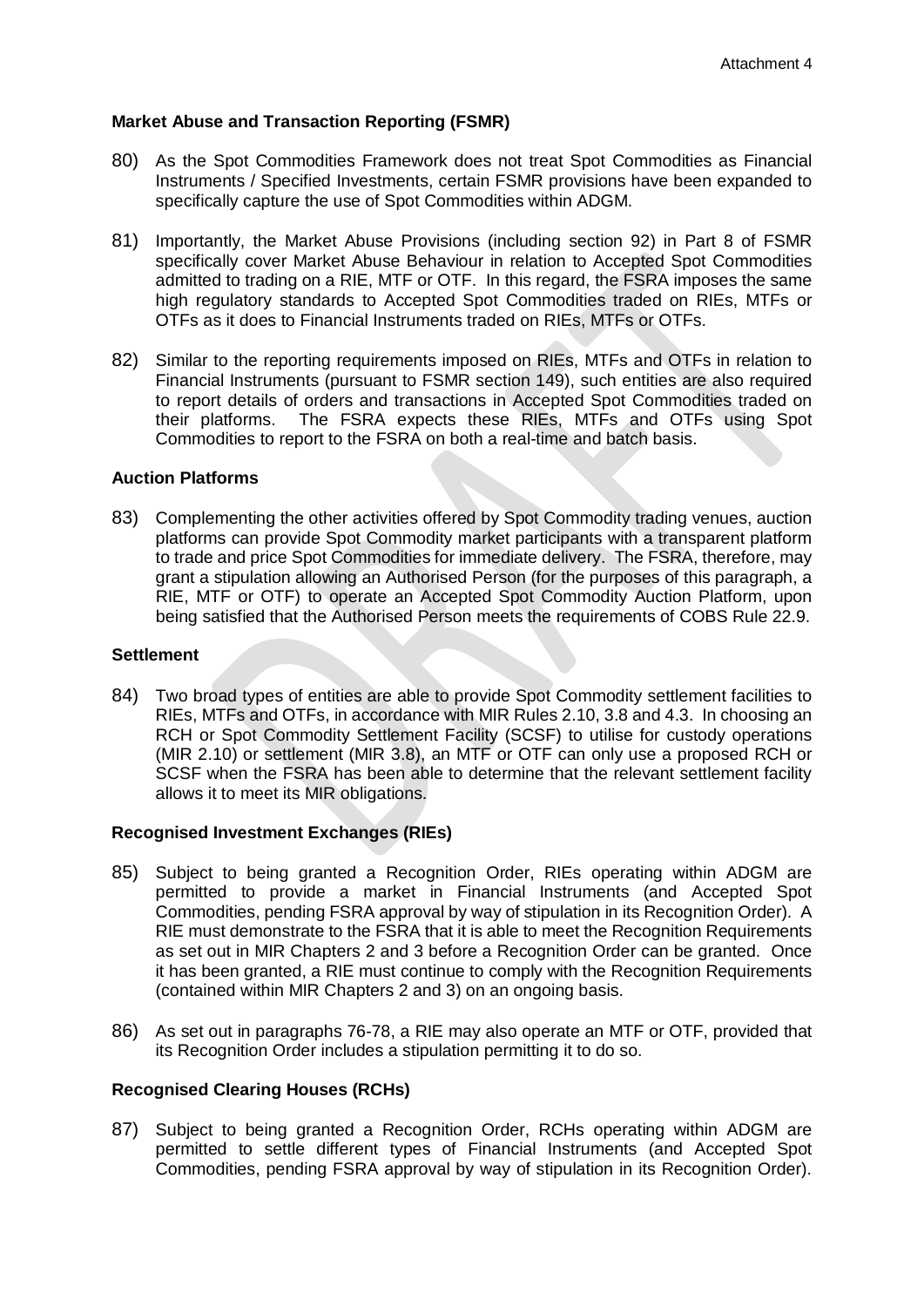An RCH must demonstrate to the FSRA that it is able to meet the Recognition Requirements as set out in MIR Chapters 2 and 4 before a Recognition Order can be granted. Once it has been granted, a RCH must continue to comply with the Recognition Requirements (contained within MIR Chapters 2 and 4) on an ongoing basis.

88) RIEs, MTFs and OTFs operating within ADGM may engage the services of an RCH for the purposes of MIR Rules 2.10 and 3.8.

#### <span id="page-20-0"></span>**Spot Commodity Settlement Facilities (SCSFs)**

- 89) For the purposes of this Guidance and distinct from RCHs, the FSRA will consider SCSFs suitable for the purposes of settlement (MIR Rule 3.8) of Spot Commodities. A SCSF, holding an FSP for Providing Custody, may provide settlement services in Spot Commodities for MTFs or OTFs (as applicable). Therefore, for the purposes of settlement of Spot Commodities, the arrangements that an MTF or OTF would normally have in place with a RCH can be met with suitable arrangements in place with an SCSF, if the requirements as described in this section are met.
- 90) Pursuant to MIR Rule 3.8.1, MTFs/OTFs are required to have satisfactory arrangements for securing the timely discharge of the rights and liabilities of the parties to transactions taking place on its platform. MIR Rule 3.8.2 allows for a RCH or Remote Clearing House to be deemed as sufficient for the purposes of satisfying MIR Rule 3.8.1.
- 91) Pursuant to MIR Rule 3.8.3, however, and in the context of Accepted Spot Commodities, an MTF / OTF must provide the FSRA the satisfactory arrangements made when such MTF or OTF does not engage a RCH (for example, to use in this context, when it has engaged, or proposing to engage, an SCSF). To clarify, the FSRA will require that arrangements to use an SCSF for settlement purposes will require the SCSF to comply with the requirements of MIR Rule 4.3.3 (with the references to a RCH being read as references to an SCSF).
- 92) Pursuant to MIR Rule 4.3.3, in determining whether there are satisfactory arrangements for securing the timely discharge of the rights and liabilities of the parties to transactions, the FSRA may have regard to the SCSF's:
	- a) rules and practices relating to clearing and settlement, including its arrangements with another Person for the provision of clearing and settlement services;
	- b) arrangements for matching trades and ensuring that the parties are in agreement about trade details;
	- c) arrangements for making deliveries and payments, in all relevant jurisdictions;
	- d) procedures to detect and deal with the failure of a Member (or participants) to settle in accordance with its rules;
	- e) arrangements for taking action to settle a trade if a Member (or participant) does not settle in accordance with its rules;
	- f) arrangements for monitoring its Members' settlement performance; and
	- g) Default Rules and default procedures.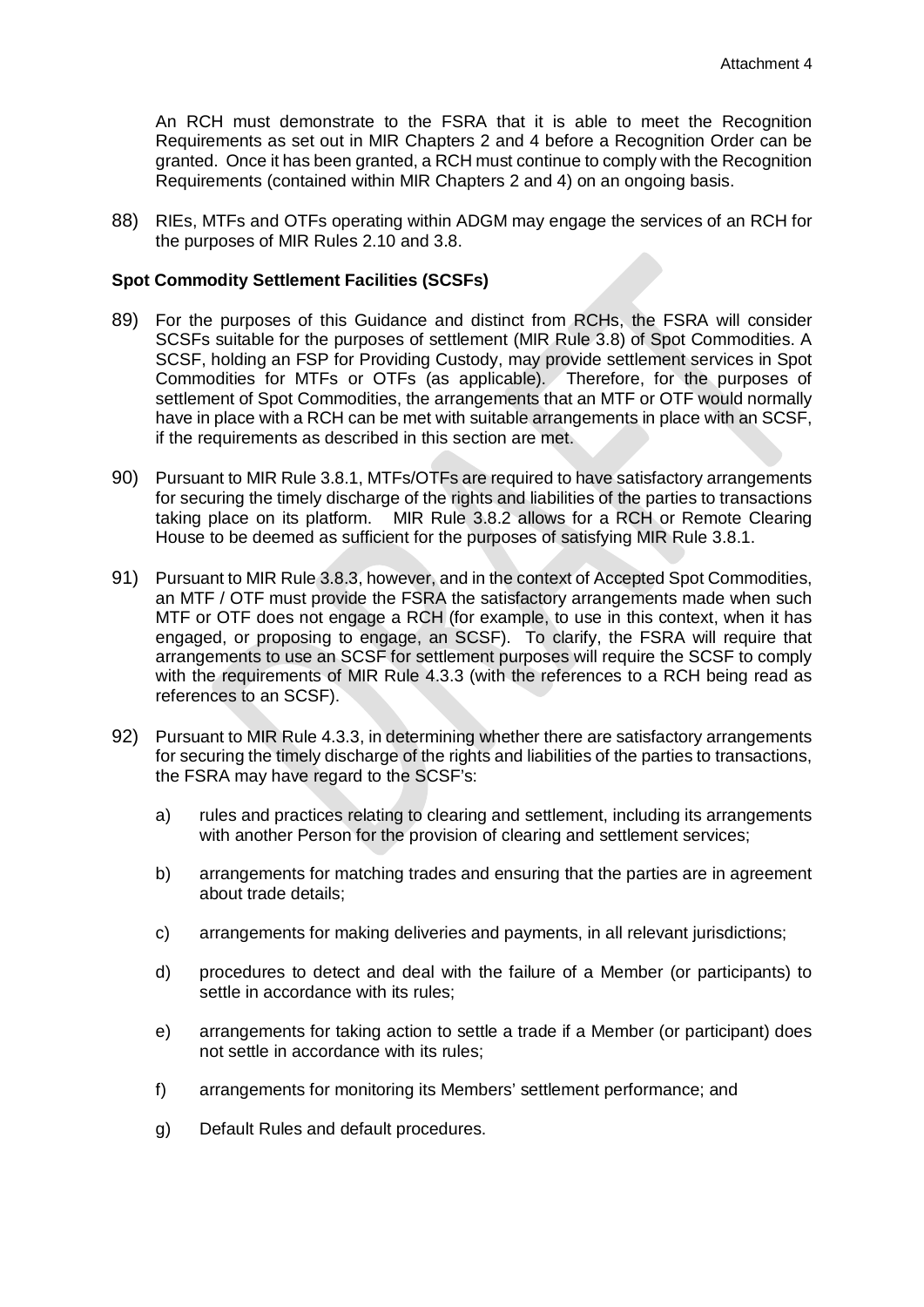- 93) The FSRA reserves the right at any point in time, either during the Authorisation process[12](#page-21-2) or as part of its supervisory oversight of an SCSF, to consider the applicability of other Rules within MIR Chapter 4 (Rules Applicable to RCHs), dependent on the relevance of those Rules to the business model/operations of the SCSF.
- 94) Entities seeking to operate as SCSF's should take note of the following:
	- a) For transactions where delayed settlement occurs (e.g., on an end of day or t+*n*  basis), the FSRA may likely require the SCSF to integrate specific risk management functions within its operations, as per the requirements of MIR Chapter 4, including in relation to (but not limited) to the scenarios identified in (b) and (c) below.
	- b) For transactions with instantaneous delivery versus payment  $(DVP)^{13}$ , the FSRA may deem certain aspects relating to default management to not apply. For transactions where end of day, or t+*n* DvP occurs, there may be scope for the SCSF to implement default management provisions commensurate to the length of the settlement time-horizon.
	- c) In the case of a SCSF performing DvP on a delayed basis, the FSRA may impose certain further obligations on the SCSF (as set out in Chapter 4 of MIR) including in relation to the following:
		- MIR Rule 4.2 (capital requirements in relation to credit, counterparty, and market risks);
		- MIR Rule 4.5 (default management);
		- MIR Rule 4.6 (stress testing);
		- MIR Rule 4.7 (risk management);
		- MIR Rule 4.10 (collateral management and margin); and
		- MIR Rule 4.12 (segregation and portability of Client Assets).

## <span id="page-21-0"></span>**SPECIFIC FSRA GUIDANCE ON THE SPOT COMMODITIES FRAMEWORK**

#### <span id="page-21-1"></span>**Sustainability**

- 95) Under the 2019 Sustainable Finance Agenda, ADGM outlined its commitment to develop a more sustainable financial system, through encouraging sustainable financial products and integrating sustainability considerations into regulations, governance and risk management. The FSRA's Spot Commodities Framework, therefore, intends to ensure that participants can operate in markets that have suitable minimum standards for responsible and sustainable sourcing and supply, including adherence to internationally recognised certification standards. Consumers, participants and investors benefit by the introduction of greater transparency, resilience and integrity into commodity markets.
- 96) Examples of Spot Commodity sourcing and supply practices that the Spot Commodities Framework intends to promote (by way of COBS Rules 22.2.2(a) and 22.2.3) include greater transparency to aid collective ethical responsibility and facilitating solutions

<span id="page-21-2"></span><sup>&</sup>lt;sup>12</sup> Whether at the point of In-Principle Approval or at the time of Final Approval.

<span id="page-21-3"></span><sup>&</sup>lt;sup>13</sup> DvP is considered to be the irrevocable and unconditional transfer of an asset of an asset (including an Accepted Spot Commodity) or Financial Instrument, or the discharge of obligations arising under the underlying contract by the parties to the contract (as per the definition contained in MIR Rule 4.11.3).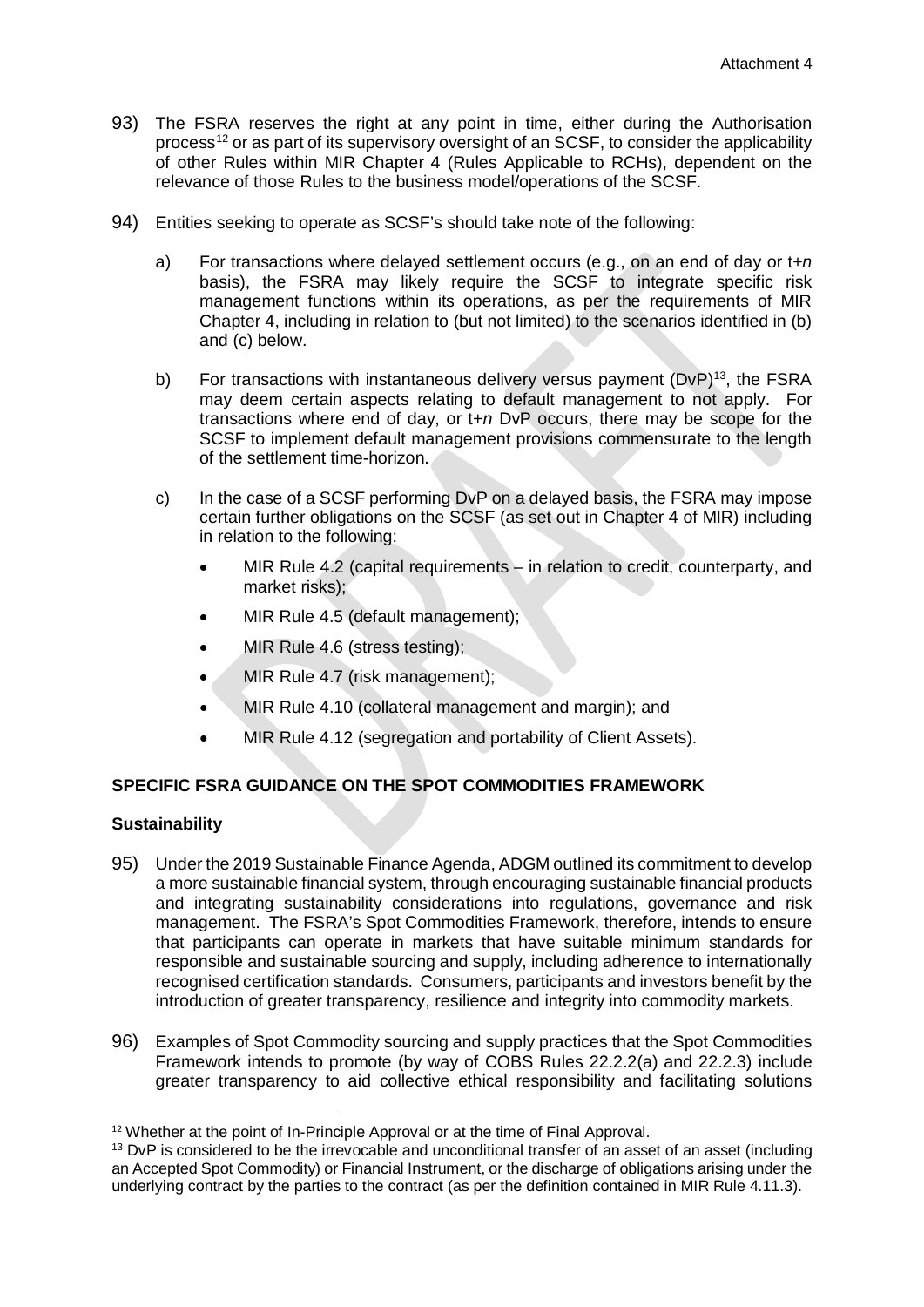which address sustainability from multiple perspectives, as well as providing greater choice for market participants.

97) Examples of Spot Commodity sourcing and trading practices that the Spot Commodities Framework intends to restrict include the use of mandatory labour and conflict minerals, as well as eliminating opaque supply chains that prohibit cohesive approaches to sustainable production (by way of COBS Rule 22.3).

#### <span id="page-22-0"></span>**Substance requirements of Authorised Persons**

98) In order to operate effectively as an Authorised Person within ADGM, an Authorised Person conducting a Regulated Activity in relation to Accepted Spot Commodities must commit resources of a nature allowing it to be operating in substance within ADGM. Depending on the relevant Regulated Activities being undertaken, the FSRA expects to see substantive resources committed within ADGM across all line of the Authorised Person's activities, including, but not limited to, commercial, governance, compliance, market surveillance, operations, technical, IT, finance and HR functions. The FRSA expects the 'mind and management' of an Authorised Person to be located within ADGM.

#### <span id="page-22-1"></span>**Dealing in Accepted Spot Commodities**

99) Authorised Persons intending to operate solely as a broker or dealer for Clients (including the operation of an OTC broking or dealing desk) are not permitted to structure their broking / dealing service or platform in such a way that would have it be considered as operating an MTF/OTF using Spot Commodities. The FSRA would consider features such as allowing for price discovery, displaying a public trading order book (accessible to any member of the public, regardless of whether they are Clients), and allowing trades to automatically be matched using an exchange-type matching engine as characteristic of an MTF/OTF using Spot Commodities, and not activities acceptable for an intermediary-type Authorised Person to undertake.

#### <span id="page-22-2"></span>**Insurance**

100) Pursuant to COBS Rule 22.8.4, the FSRA requires that an Authorised Person Providing Custody in relation to Accepted Spot Commodities to maintain insurance in relation to the physical activities that are carried out in relation to Spot Commodities. As part of the Authorisation process, the FSRA will consider these insurance arrangements, including with regard to, but not excluding further requirements, theft, fraud, natural disasters and default.

#### <span id="page-22-3"></span>**Third party audit obligations**

101) Authorised Persons should have independent third party verification or checks carried out at an appropriate amount of time to verify that the due diligence requirements for Accepted Spot Commodities are suitable and robust.

## <span id="page-22-4"></span>**APPLICATION PROCESS**

- 102) The Application process to become an Authorised Person is broadly broken down into five stages, as follows:
	- a) Due Diligence & Discussions with FSRA team(s);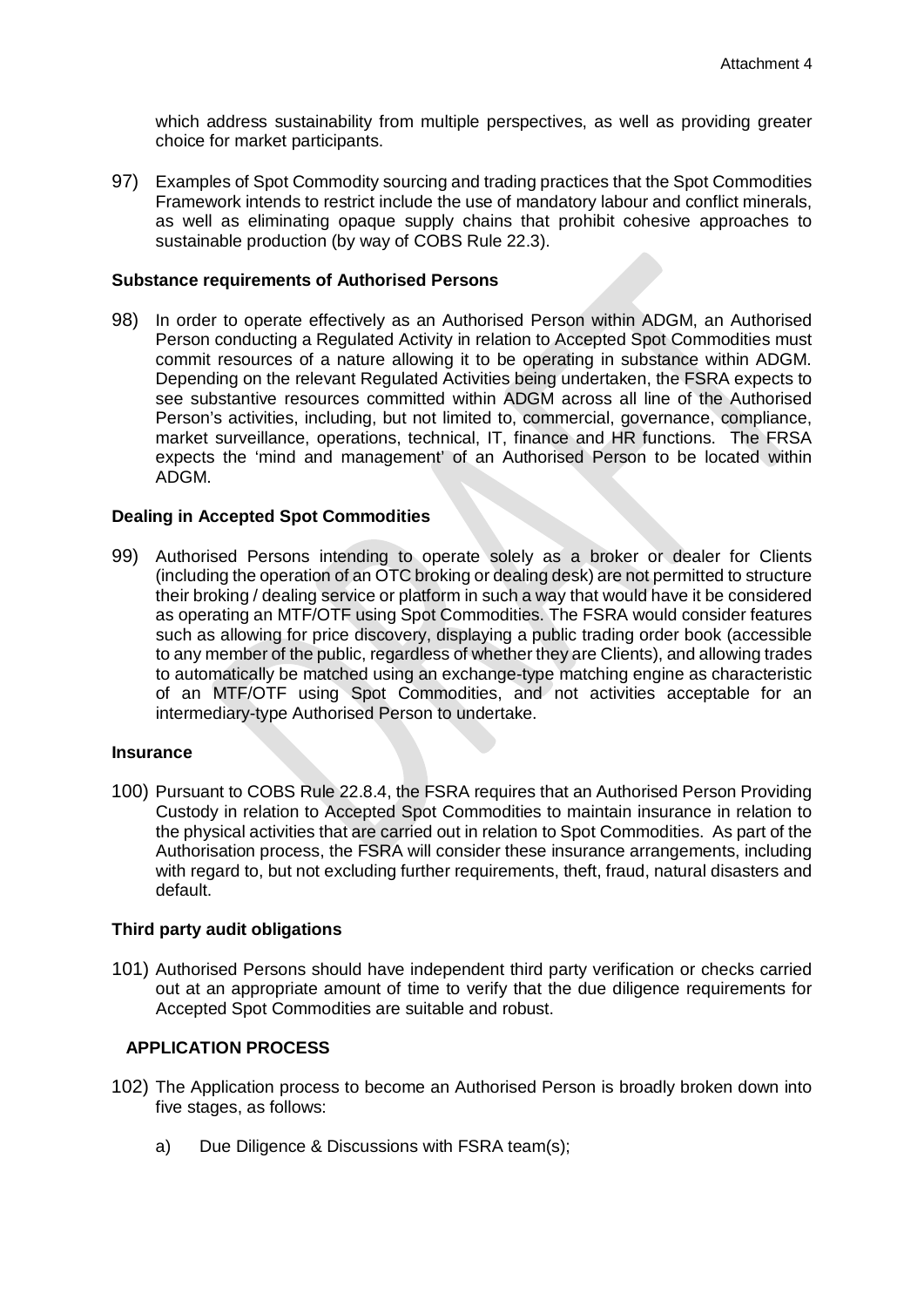- b) Submission of Formal Application;
- c) Granting of In Principle Approval;
- d) Granting of Final Approval; and
- e) 'Operational Launch' Testing.
- 103) Prior to the submission of an Application, all Applicants are expected to provide the FSRA with a clear explanation of their proposed business model and to demonstrate how the Applicant will meet all applicable FSRA Rules and requirements. These sessions will also involve the Applicants providing a number of in-depth technology demonstrations, across all aspects of its proposed Spot Commodities activities.

#### *Submission of Formal Application*

104) Following discussions with the FSRA, and upon the FSRA having reasonable comfort that the Applicant's proposed business processes, technologies and capabilities are at a sufficiently advanced stage, the Applicant will be required to submit a completed Spot Commodities Application Form, and supporting documents, to the FSRA[14.](#page-23-0) Payment of the fees applicable to the Application, as set out in paragraphs 109-115, must also be made at the time of submission. The FSRA will only consider an Application as having been formally submitted, and commence its formal review of the Application, upon receipt of both the completed Application and the associated fees.

#### *Granting of In Principle Approval (IPA)*

105) The FSRA will undertake an in depth review of the Application, and supporting documents, submitted by an Applicant. The FSRA will only consider granting an IPA for a FSP to those Applicants that are considered able to adequately meet all applicable Rules and requirements. An Applicant will be required to meet all conditions applicable to the IPA prior to being granted with final approval and an FSP for the relevant activity.

#### *Granting of Final Approval (Financial Services Permission)*

106) Subject to being satisfied that the Applicant has met all conditions applicable to the IPA, the FSRA will grant the Applicant with final approval for an FSP for the relevant Regulated Activities. Final approval will be conditional upon the FSRA being further satisfied in relation to the Applicant's operational testing and capabilities, and completion of a third party verification of the Applicant's systems where applicable.

#### *'Operational Launch' Testing*

- 107) An Applicant will only be permitted to progress to operational launch when it has completed its operational launch testing to the FSRA's satisfaction, including completion of third party verification of the Applicant's systems and controls, where applicable.
- 108) Noting the heightened risks associated with activities related to Spot Commodities, Authorised Persons will be closely supervised by the FSRA once licensed. Authorised Persons will be expected to meet frequently with the FSRA, will be subject to ongoing assessments and should be prepared to undergo thematic reviews from time to time.

<span id="page-23-0"></span><sup>&</sup>lt;sup>14</sup> The Spot Commodities Application Form is available on the ADGM website at: **[Link to be added]**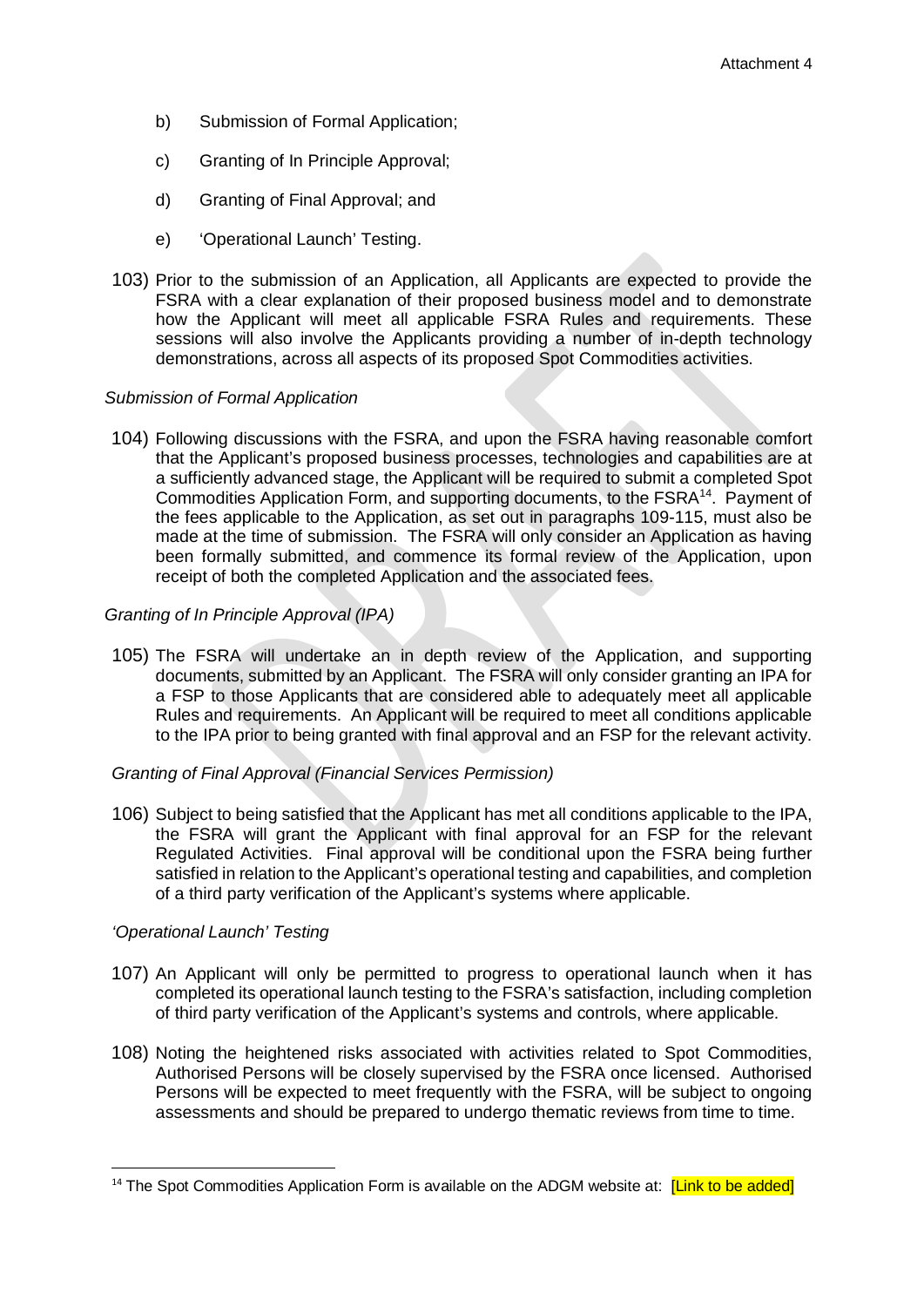## <span id="page-24-0"></span>**FEES**

#### **Authorisation and supervision fees**

- 109) The Fees applicable to Authorised Persons in relation to Spot Commodities have been established in consideration of the risks involved in relation to Spot Commodities activities and the supervisory requirements placed on the FSRA to suitably regulate these Authorised Persons and Spot Commodities activities in ADGM.
- 110) Pursuant to FEES Rule 3.17.1, an Applicant for an FSP to conduct a Regulated Activity using Spot Commodities must pay, at the time of submission of its Application, an initial authorisation fee of (as applicable):
	- a) \$20,000; or
	- b) \$125,000 if the Applicant is seeking to operate a RIE, MTF or OTF (in relation to Spot Commodities).
- 111) Pursuant to FEES Rule 3.18.2 annual supervision fees for an Authorised Person conducting a Regulated Activity using Spot Commodities, payable in accordance with paragraph 1 of the FEES Rulebook, are set as follows:
	- a) \$15,000; or
	- b) \$60,000 if the Applicant is seeking to operate a RIE, MTF or OTF (in relation to Spot Commodities).

#### **Cumulative application of Fees**

- 112) If an Applicant/Authorised Person will be conducting multiple Regulated Activities using Spot Commodities as part of its FSP, the fees (authorisation and supervision) payable by that Authorised Person will be cumulative, and considered across the following:
	- a) Authorised Person intermediary-type activities (as outlined in paragraph 99 of this Guidance); or
	- b) activities as an MTF or OTF.
- 113) In practice, and to further clarify, this results in several scenarios for FEES relating to Spot Commodities activities, being:
	- a) Intermediary Activities only = Application Fee of \$20,000 and annual supervision fee of \$15,000; and
	- b) MTF/OTF = Application fee of \$125,000 and annual supervision fee of \$60,000.
- 114) Noting the above paragraph, if an Applicant/Authorised Person will be undertaking a Regulated Activity involving conventional assets (e.g. Securities or Derivatives) in addition to Spot Commodities, it will need to seek approval from the FSRA for its FSP to permit it to carry out its Regulated Activity in relation to both asset types (conventional and Spot Commodities). The fees attributable to that Authorised Person for its Regulated Activities, conventional and Spot Commodity-related, will likely not be cumulative (considering the high fees already imposed on Applicants/Authorised Persons conducting Regulated Activities using Spot Commodities.